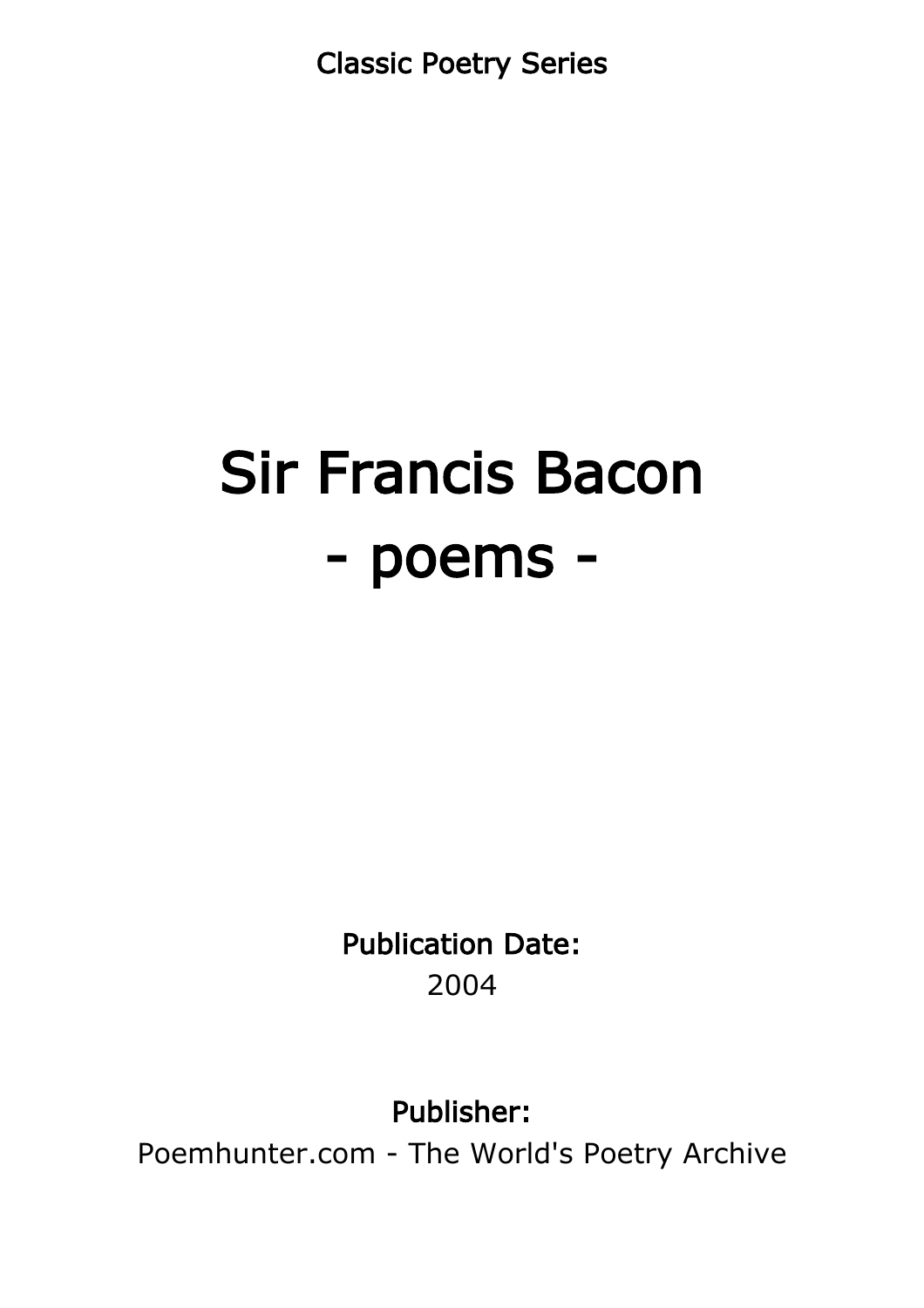# Sir Francis Bacon(1561 - 1626)

Francis Bacon was the son of Nicolas Bacon, the Lord Keeper of the Seal of Elisabeth I. He entered Trinity College Cambridge at age 12. Bacon later described his tutors as "Men of sharp wits, shut up in their cells of a few authors, chiefly Aristotle, their Dictator." This is likely the beginning of Bacon's rejection of Aristotelianism and Scholasticism and the new Renaissance Humanism.

His father died when he was 18, and being the youngest son this left him virtually penniless. He turned to the law and at 23 he was already in the House of Commons. His rich relatives did little to advance his career and Elisabeth apparently distrusted him. It was not until James I became King that Bacon's career advanced. He rose to become Baron Verulam, Viscount St. Albans and Lord Chancellor of England. His fall came about in the course of a struggle between King and Parliament. He was accused of having taken a bribe while a judge, tried and found guilty. He thus lost his personal honour, his fortune and his place at court.

Loren Eiseley in his beautifully written book about Bacon The Man Who Saw Through Time remarks that Bacon: "...more fully than any man of his time, entertained the idea of the universe as a problem to be solved, examined, meditated upon, rather than as an eternally fixed stage, upon which man walked."

The title page from Bacon's Instauratio Magna contains his Novum Organum which is a new method to replace that of Aristotle. The image is of a ship passing through the pillars of Hercules, which symbolized for the ancients the limits of man's possible explorations. The image represents the analogy between the great voyages of discovery and the explorations leading to the advancement of learning. In The Advancement of Learning Bacon makes this analogy explicit. Speaking to James I, to whom the book is dedicated, he writes: "For why should a few received authors stand up like Hercules columns, beyond which there should be no sailing or discovering, since we have so bright and benign a star as your Majesty to conduct and prosper us." The image also forcefully suggests that using Bacon's new method, the boundaries of ancient learning will be passed. The Latin phrase at the bottom from the Book of Daniel means: "Many will pass through and knowledge will be increased."

Bacon saw himself as the inventor of a method which would kindle a light in nature - "a light that would eventually disclose and bring into sight all that is most hidden and secret in the universe." This method involved the collection of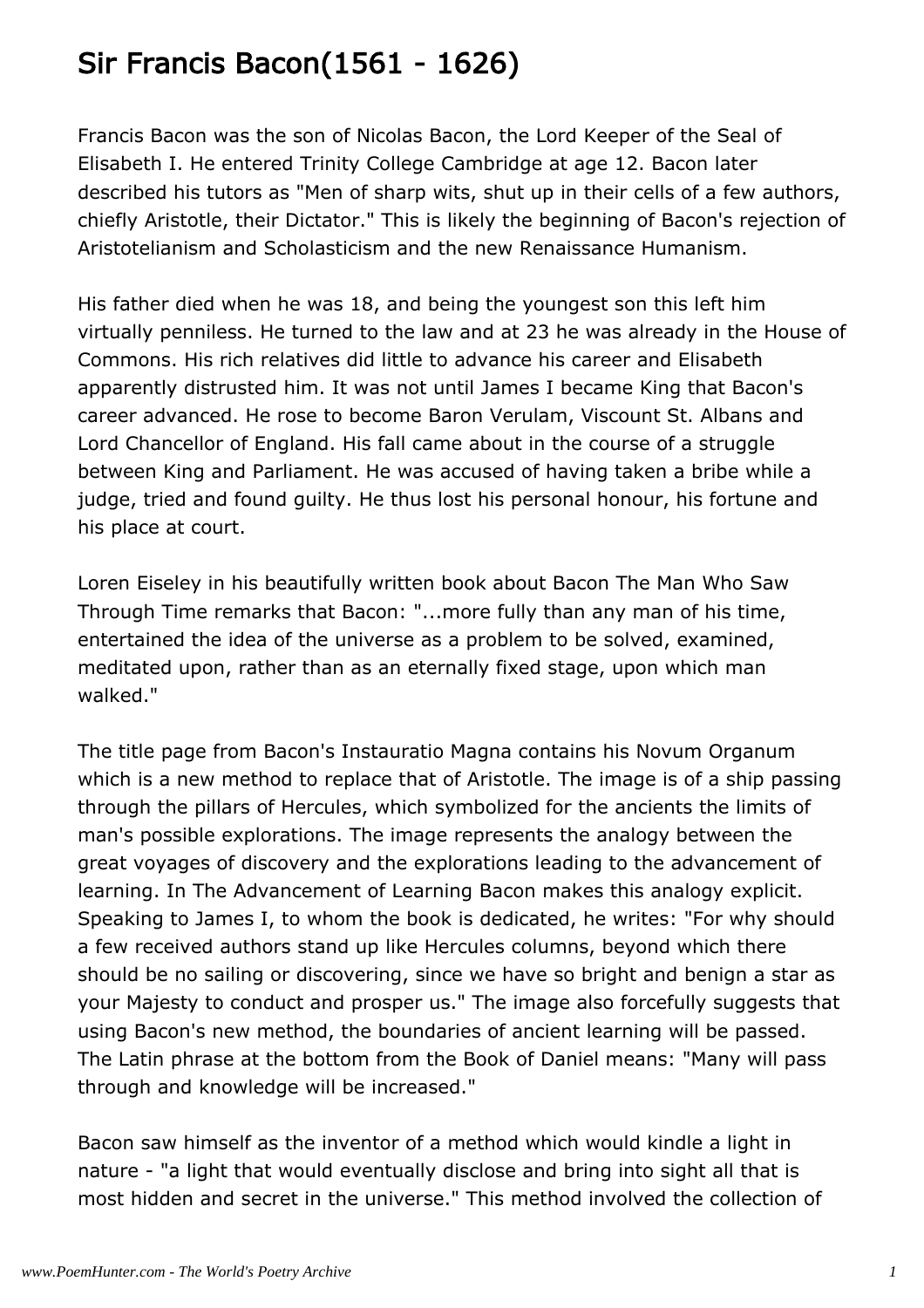data, their judicious interpretation, the carrying out of experiments, thus to learn the secrets of nature by organized observation of its regularities. Bacon's proposals had a powerful influence on the development of science in seventeenth century Europe. Thomas Hobbes served as Bacon's last amunensis or secretary. Many members of the British Royal Society saw Bacon as advocating the kind of enquiry conducted by that society.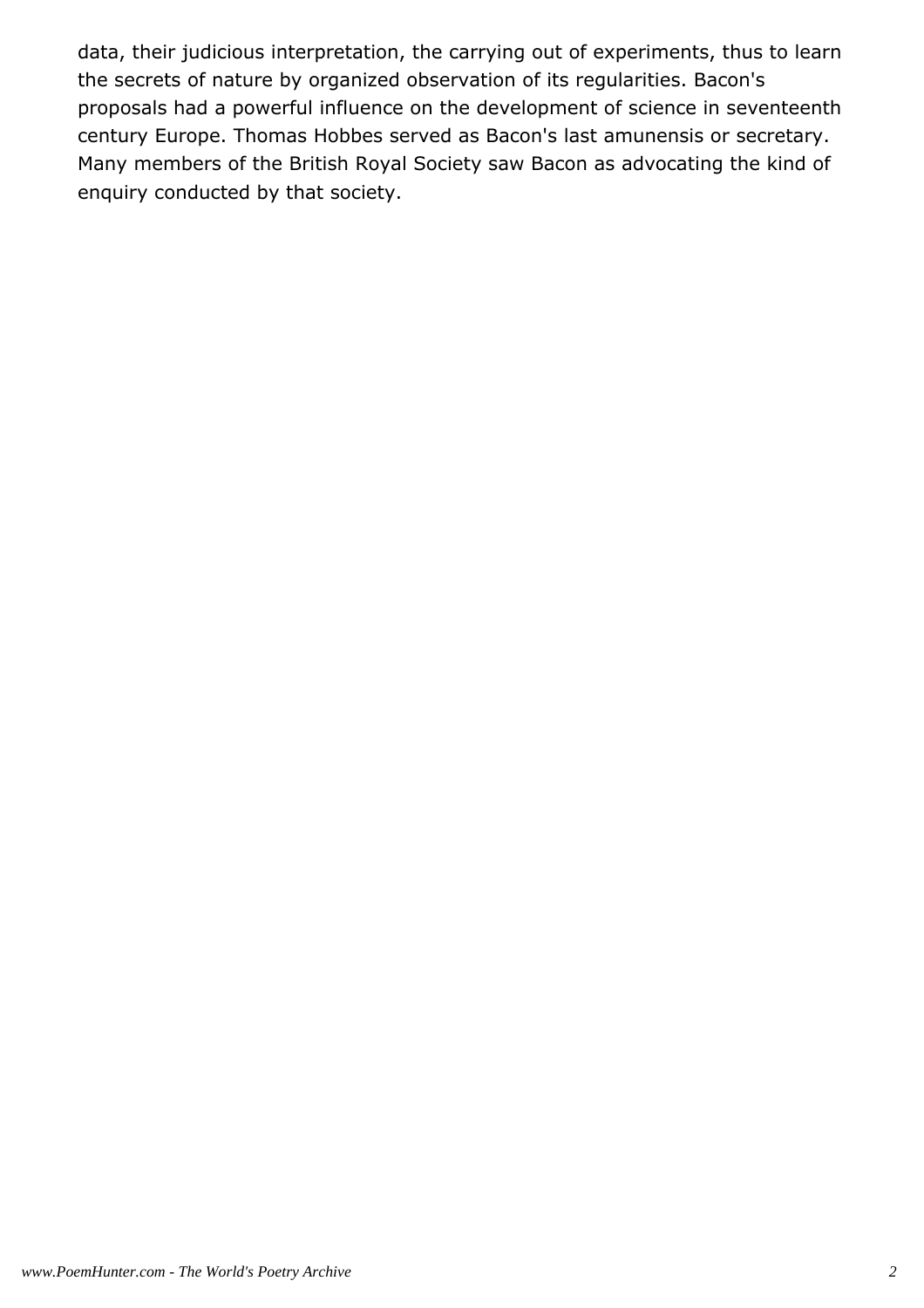# Guiltless Heart

The man of life upright, whose guiltless heart is free From all dishonest deeds and thoughts of vanity: The man whose silent days in harmless joys are spent, Whom hopes cannot delude, nor fortune discontent; That man needs neither towers nor armor for defense, Nor secret vaults to fly from thunder's violence: He only can behold with unaffrighted eyes The horrors of the deep and terrors of the skies; Thus scorning all the care that fate or fortune brings, He makes the heaven his book, his wisdom heavenly things; Good thoughts his only friends, his wealth a well-spent age, The earth his sober inn and quiet pilgrimage.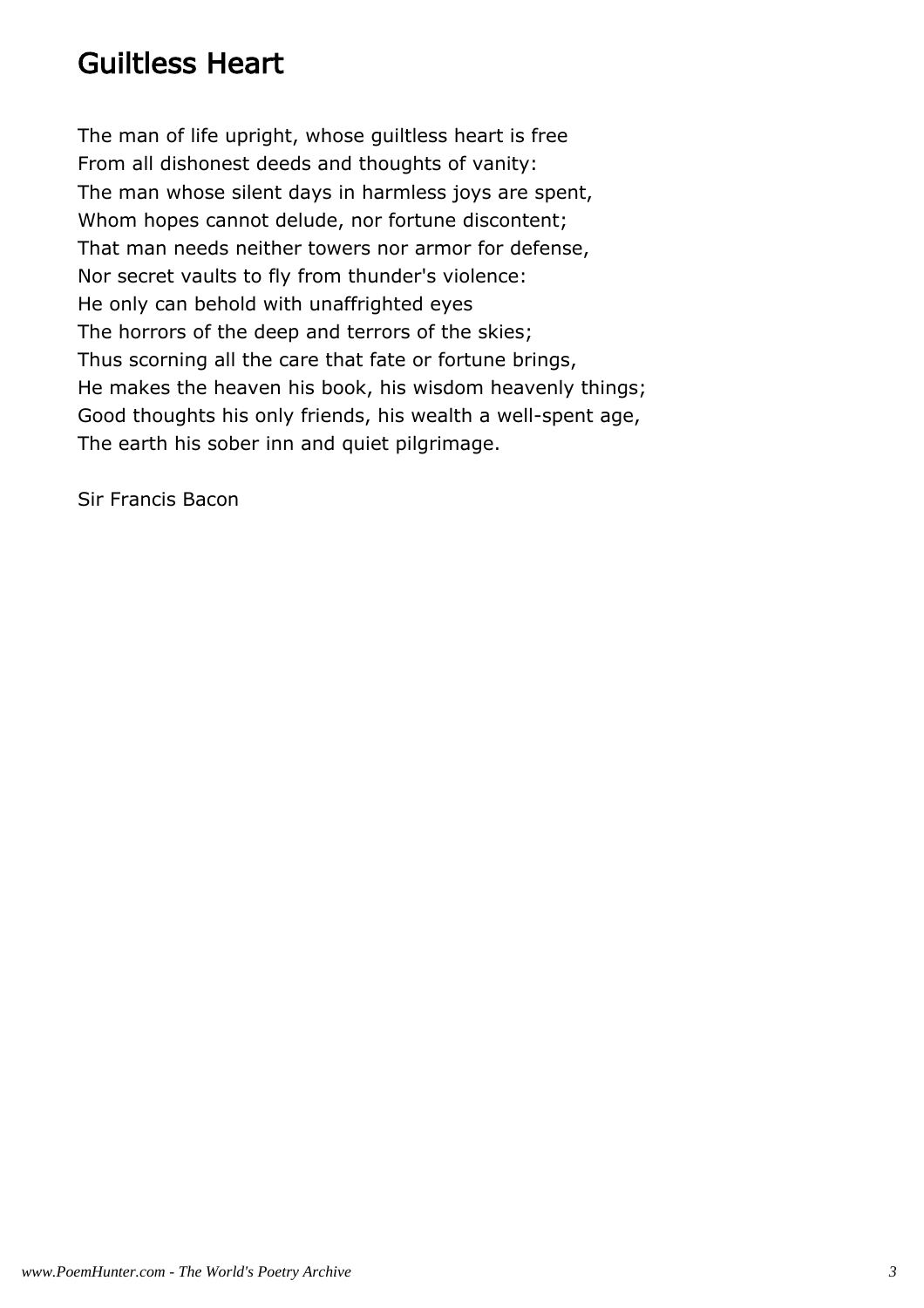# Help Lord

Help Lord, for godly men have took their flight, And left the earth to be the wicked's den: Not one that standeth fast to Truth and Right, But fears, or seeks to please, the eyes of men. When one with other fall's to take apart, Their meaning goeth not with their words in proof; But fair they flatter, with a cloven heart, By pleasing words, to work their own behoof.

But God cut off the lips, that are all set, To trap the harmless soul, that peace hath vow'd; And pierce the tongues, that seek to counterfeit The confidence of truth, by lying loud: Yet so they think to reign, and work their will, By subtle speech, which enters every where: And say, our tongues are ours, to help us still, What need we any higher power to fear?

Now for the bitter sighing of the poor, The lord hath said, I will no more forbear, The wicked's kingdom to invade and scour, And set at large the men restrain'd in fear. And sure, the word of God is pure, and fine. And in the trial never loseth weight; Like noble gold, which, since it left the mine, Hath seven times passed through the fiery straight.

And now thou wilt not first thy word forsake, Nor yet the righteous man, that leans thereto; But will't his safe protection undertake, In spite of all, their force and wiles can do. And time it is, O Lord, thou didst draw nigh, The wicked daily do enlarge their bands; And that, which makes them follow ill a vie, Rule is betaken to unworthy hands.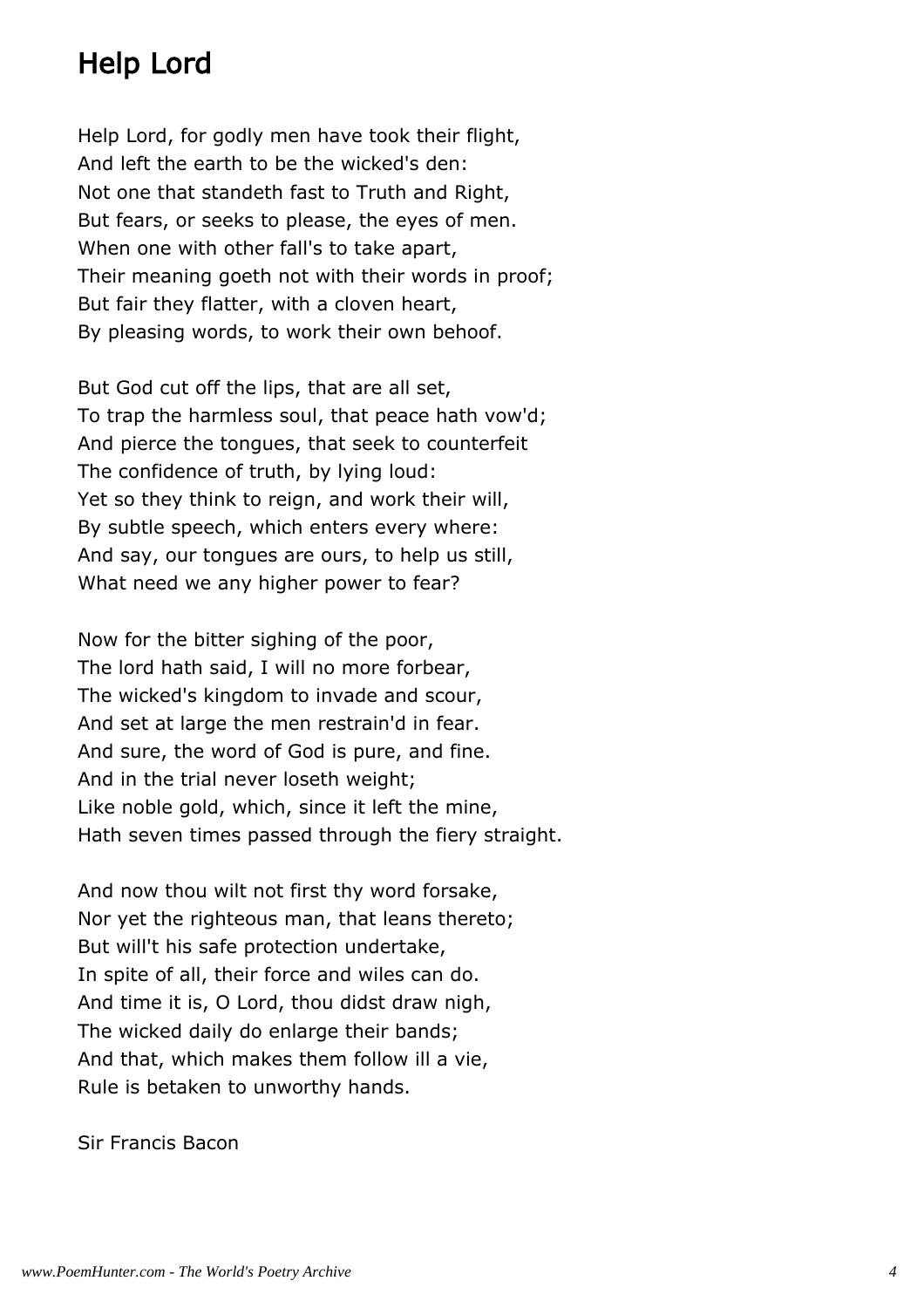# Sing A New Song

O sing a new song, to our God above, Avoid profane ones, 'tis for holy choir: Let Israel sing song of holy love To him that made them, with their hearts on fire: Let Zion's sons life up their voice, and sing Carols and anthems to their heavenly king.

Let not your voice alone his praise forth tell, But move withal, and praise him in the dance; Cymbals and harps, let them be tuned well, 'Tis he that doth the poor's estate advance: Do this not only on the solemn days, But on your secret beds you spirits raise.

O let the saints bear in their mouth his praise, And a two-edged sword drawn in their hand, Therewith for to revenge the former days, Upon all nations, that their zeal withstand; To bind their kings in chains of iron strong, And manacle their nobles for their wrong.

Expect the time, for 'tis decreed in heaven, Such honor shall unto his saints be given.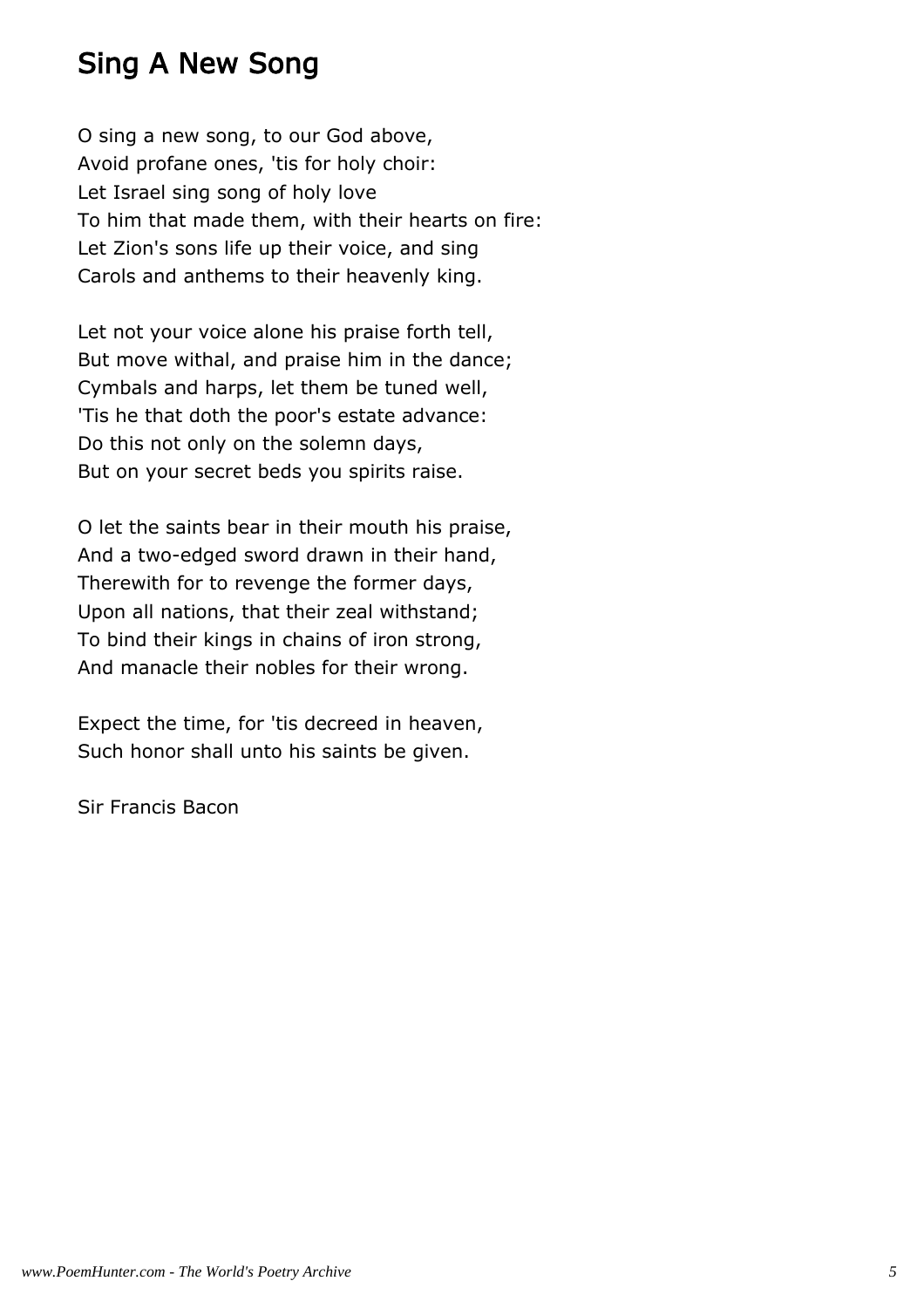# The Interpretation Of Nature And

# I.

MAN, being the servant and interpreter of Nature, can do and understand so much and so much only as he has observed in fact or in thought of the course of nature: beyond this he neither knows anything nor can do anything.

# II.

 Neither the naked hand nor the understanding left to itself can effect much. It is by instruments and helps that the work is done, which are as much wanted for the understanding as for the hand. And as the instruments of the hand either give motion or guide it, so the instruments of the mind supply either suggestions for the understanding or cautions.

# III.

 Human knowledge and human power meet in one; for where the cause is not known the effect cannot be produced. Nature to be commanded must be obeyed; and that which in contemplation is as the cause is in operation as the rule.

## IV.

 Towards the effecting of works, all that man can do is to put together or put asunder natural bodies. The rest is done by nature working within.

## V.

 The study of nature with a view to works is engaged in by the mechanic, the mathematician, the physician, the alchemist, and the magician; but by all (as things now are) with slight endeavour and scanty success.

## VI.

 It would be an unsound fancy and self-contradictory to expect that things which have never yet been done can be done except by means which have never yet been tried.

VII.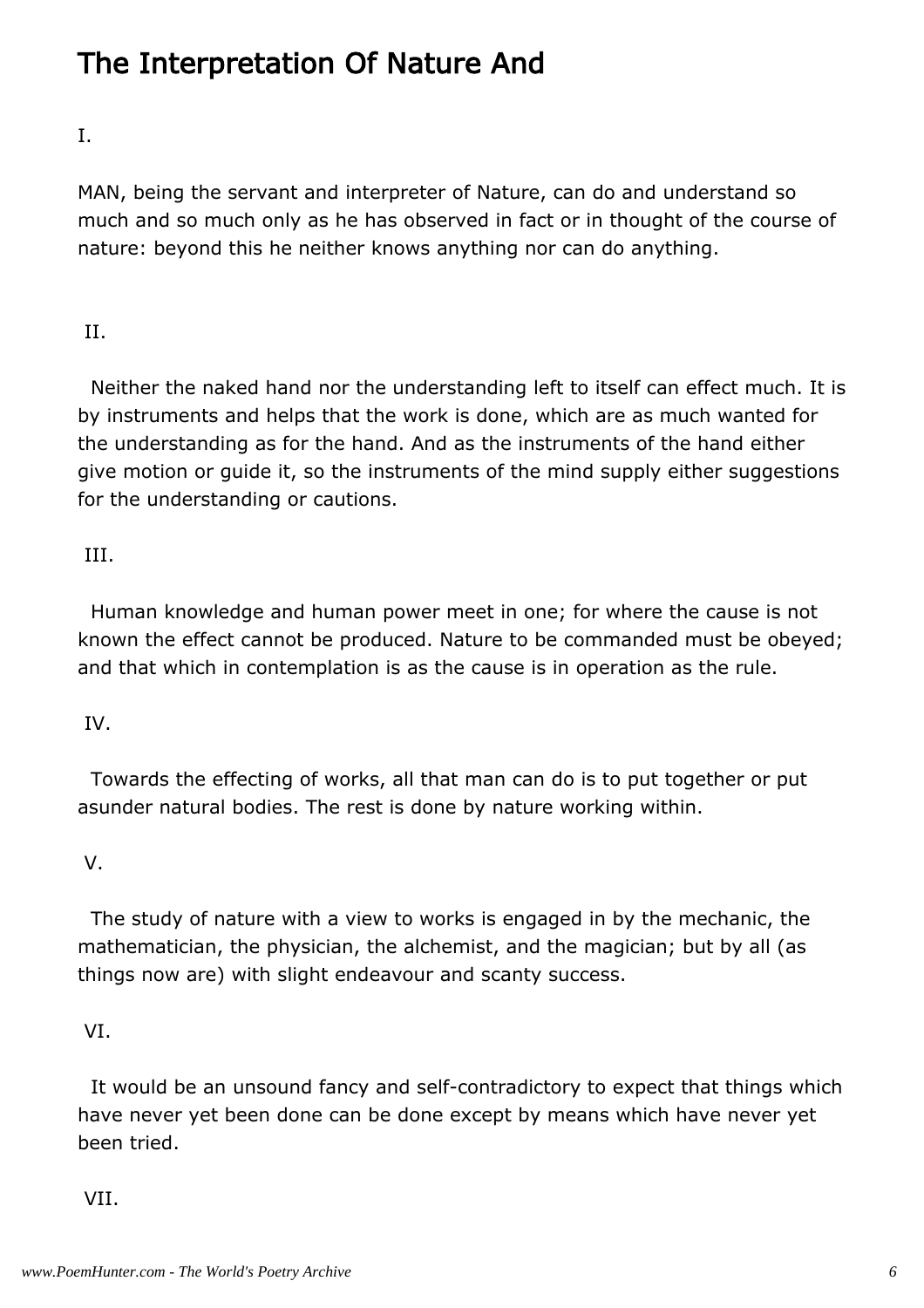The productions of the mind and hand seem very numerous in books and manufactures. But all this variety lies in an exquisite subtlety and derivations from a few things already known; not in the number of axioms.

# VIII.

 Moreover the works already known are due to chance and experiment rather than to sciences; for the sciences we now possess are merely systems for the nice ordering and setting forth of things already invented; not methods of invention or directions for new works.

# IX.

 The cause and root of nearly all evils in the sciences is this -- that while we falsely admire and extol the powers of the human mind we neglect to seek for its true helps.

# X.

 The subtlety of nature is greater many times over than the subtlety of the senses and understanding; so that all those specious meditations, speculations, and glosses in which men indulge are quite from the purpose, only there is no one by to observe it.

## XI.

 As the sciences which we now have do not help us in finding out new works, so neither does the logic which we now have help us in finding out new sciences.

## XII.

 The logic now in use serves rather to fix and give stability to the errors which have their foundation in commonly received notions than to help the search after truth. So it does more harm than good.

## XIII.

 The syllogism is not applied to the first principles of sciences, and is applied in vain to intermediate axioms; being no match for the subtlety of nature. It commands assent therefore to the proposition, but does not take hold of the thing.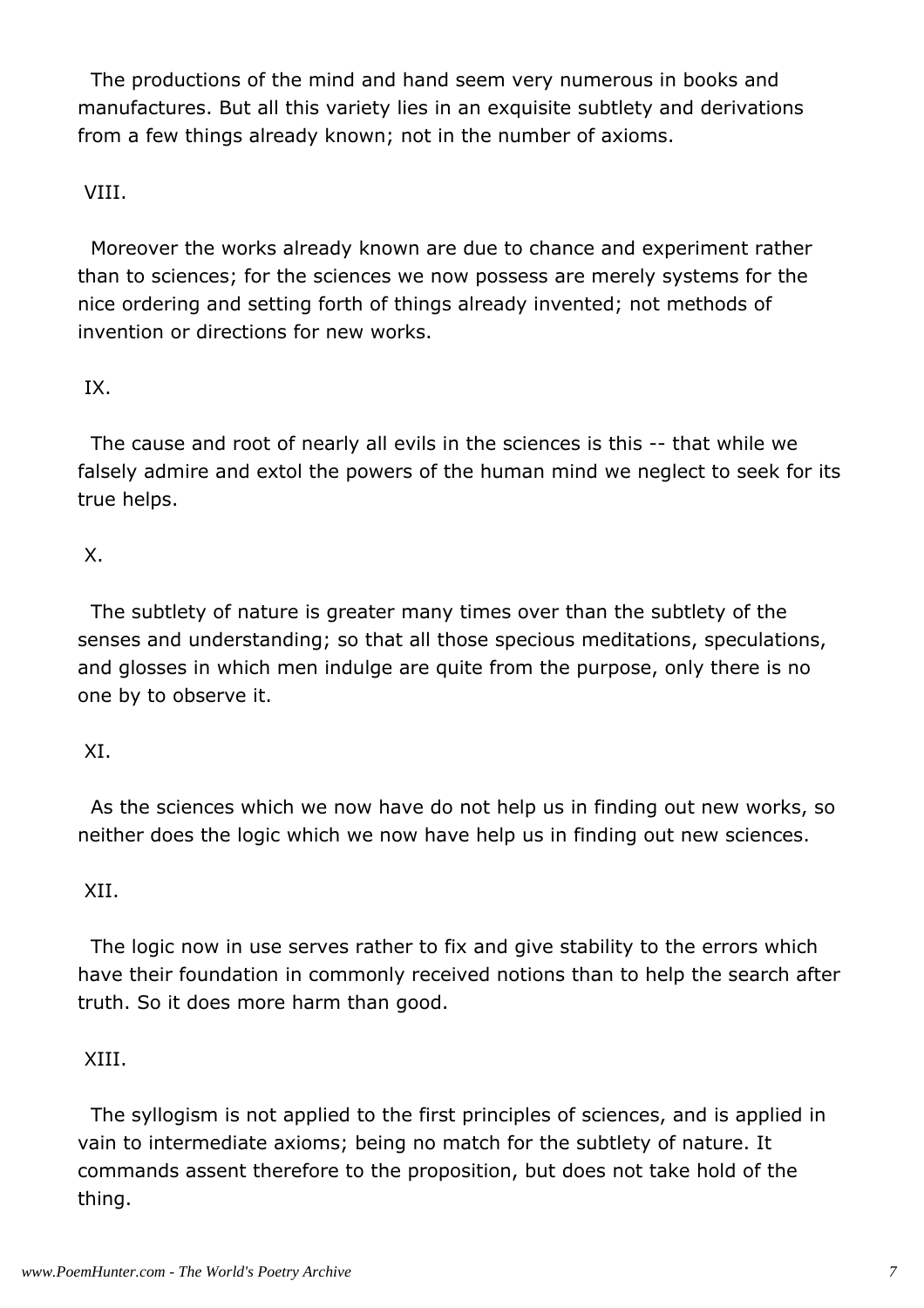XIV.

 The syllogism consists of propositions, propositions consist of words, words are symbols of notions. Therefore if the notions themselves (which is the root of the matter) are confused and over-hastily abstracted from the facts, there can be no firmness in the superstructure. Our only hope therefore lies in a true induction.

# XV.

 There is no soundness in our notions whether logical or physical. Substance, Quality, Action, Passion, Essence itself, are not sound notions: much less are Heavy, Light, Dense, Rare, Moist, Dry, Generation, Corruption, Attraction, Repulsion, Element, Matter, Form, and the like; but all are fantastical and ill defined.

# XVI.

 Our notions of less general species, as Man, Dog, Dove, and of the immediate perceptions of the sense, as Hot, Cold, Black, White, do not materially mislead us; yet even these are sometimes confused by the flux and alteration of matter and the mixing of one thing with another. All the others which men have hitherto adopted are but wanderings, not being abstracted and formed from things by proper methods.

## XVII.

 Nor is there less of wilfulness and wandering in the construction of axioms than in the formations of notions; not excepting even those very principles which are obtained by common induction; but much more in the axioms and lower propositions educed by the syllogism.

## XVIII.

 The discoveries which have hitherto been made in the sciences are such as lie close to vulgar notions, scarcely beneath the surface. In order to penetrate into the inner and further recesses of nature, it is necessary that both notions and axioms be derived from things by a more sure and guarded way; and that a method of intellectual operation be introduced altogether better and more certain.

XIX.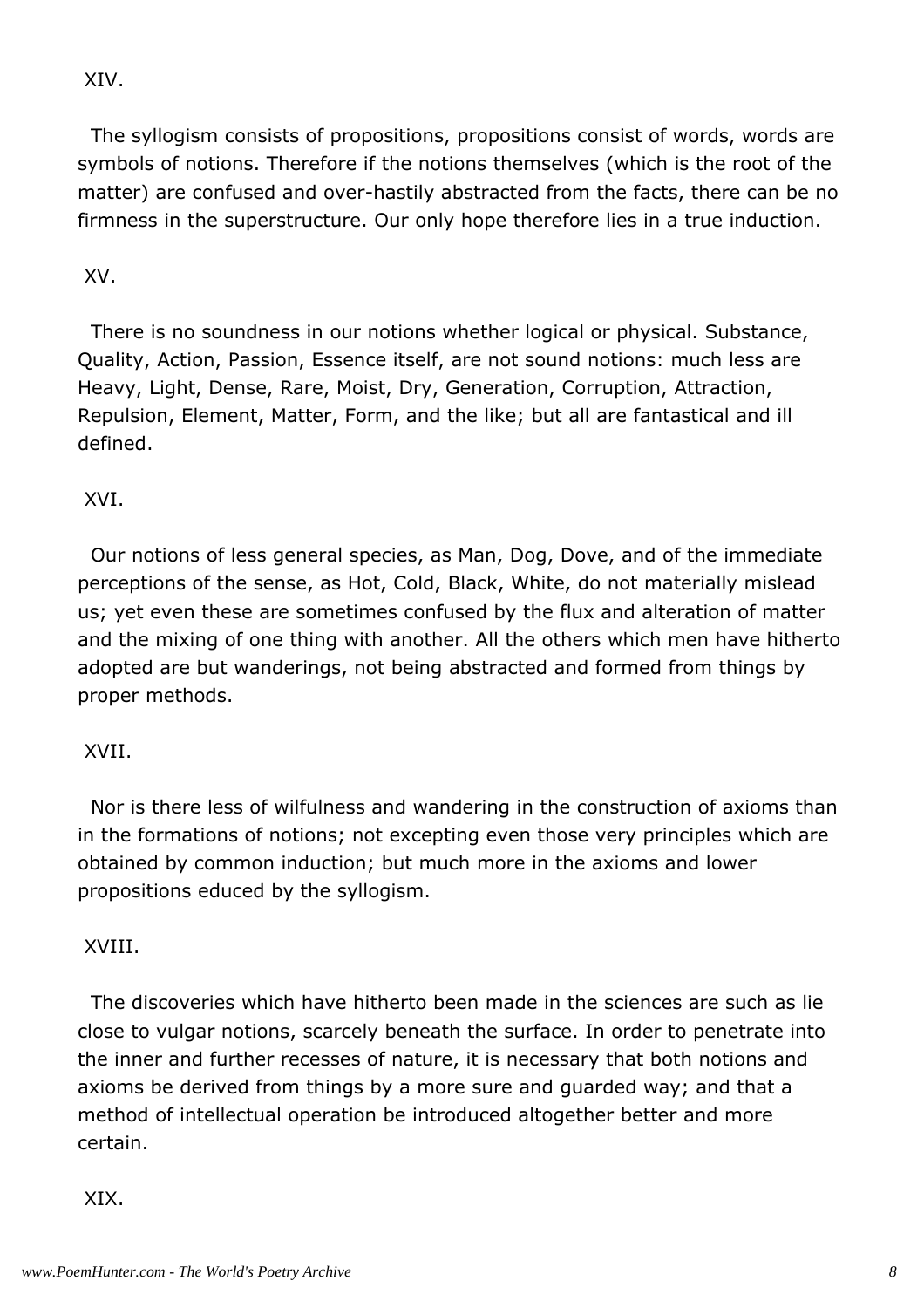There are and can be only two ways of searching into and discovering truth. The one flies from the senses and particulars to the most general axioms, and from these principles, the truth of which it takes for settled and immovable, proceeds to judgment and to the discovery of middle axioms. And this way is now in fashion. The other derives axioms from the senses and particulars, rising by a gradual and unbroken ascent, so that it arrives at the most general axioms last of all. This is the true way, but as yet untried.

## XX.

 The understanding left to itself takes the same course (namely, the former) which it takes in accordance with logical order. For the mind longs to spring up to positions of higher generality, that it may find rest there; and so after a little while wearies of experiment. But this evil is increased by logic, because of the order and solemnity of its disputations.

## XXI.

 The understanding left to itself, in a sober, patient, and grave mind, especially if it be not hindered by received doctrines, tries a little that other way, which is the right one, but with little progress; since the understanding, unless directed and assisted, is a thing unequal, and quite unfit to contend with the obscurity of things.

## XXII.

 Both ways set out from the senses and particulars, and rest in the highest generalities; but the difference between them is infinite. For the one just glances at experiment and particulars in passing, the other dwells duly and orderly among them. The one, again, begins at once by establishing certain abstract and useless generalities, the other rises by gradual steps to that which is prior and better known in the order of nature.

#### XXIII.

 There is a great difference between the Idols of the human mind and the Ideas of the divine. That is to say, between certain empty dogmas, and the true signatures and marks set upon the works of creation as they are found in nature.

#### XXIV.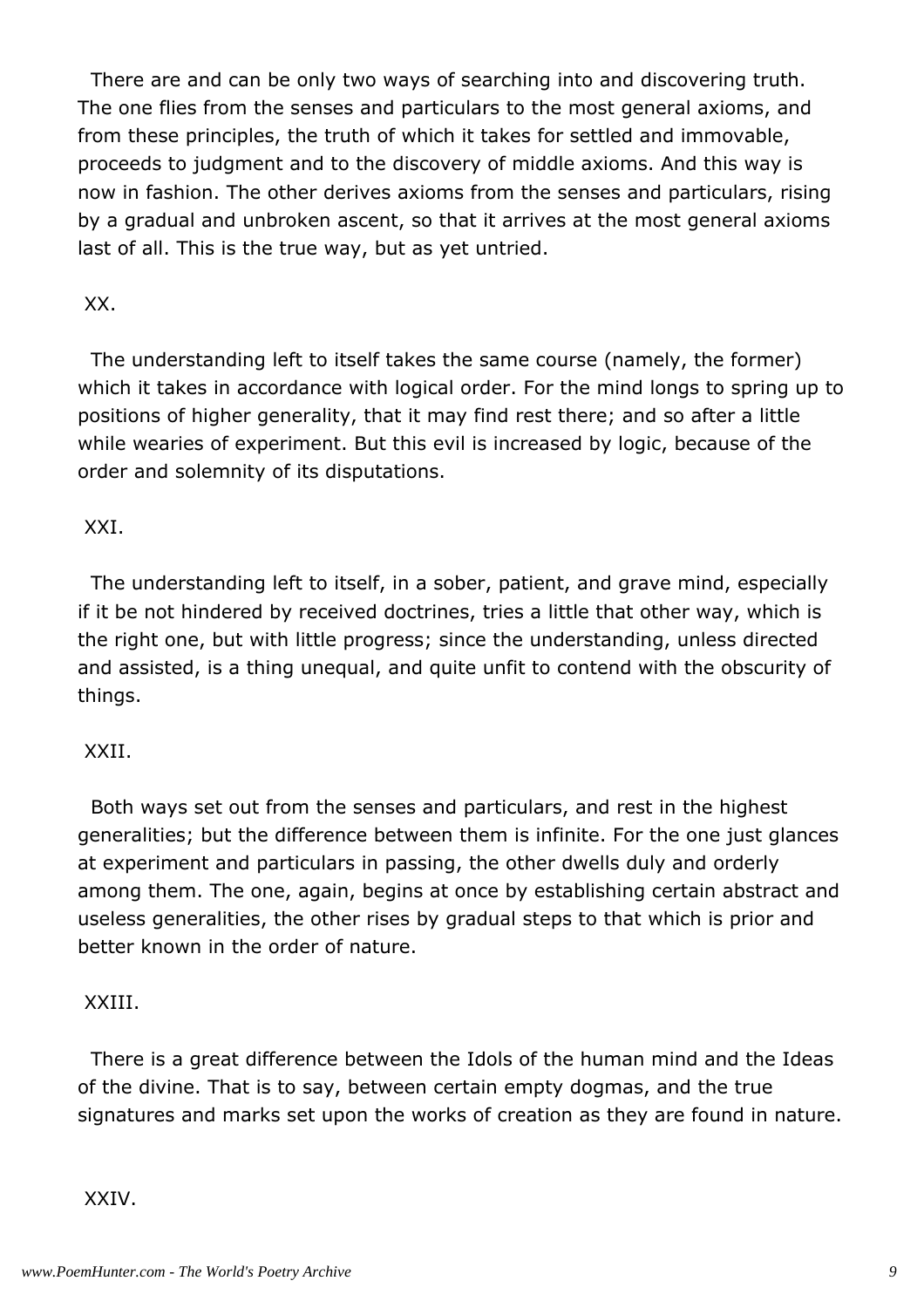It cannot be that axioms established by argumentation should avail for the discovery of new works; since the subtlety of nature is greater many times over than the subtlety of argument. But axioms duly and orderly formed from particulars easily discover the way to new particulars, and thus render sciences active.

# XXV.

 The axioms now in use, having been suggested by a scanty and manipular experience and a few particulars of most general occurrence, are made for the most part just large enough to fit and take these in: and therefore it is no wonder if they do not lead to new particulars. And if some opposite instance, not observed or not known before, chance to come in the way, the axiom is rescued and preserved by some frivolous distinction; whereas the truer course would be to correct the axiom itself.

#### XXVI.

 The conclusions of human reason as ordinarily applied in matter of nature, I call for the sake of distinction Anticipations of Nature (as a thing rash or premature). That reason which is elicited from facts by a just and methodical process, I call Interpretation of Nature.

#### XXVII.

 Anticipations are a ground sufficiently firm for consent; for even if men went mad all after the same fashion, they might agree one with another well enough.

#### XXVIII.

 For the winning of assent, indeed, anticipations are far more powerful than interpretations; because being collected from a few instances, and those for the most part of familiar occurrence, they straightway touch the understanding and fill the imagination; whereas interpretations on the other hand, being gathered here and there from very various and widely dispersed facts, cannot suddenly strike the understanding; and therefore they must needs, in respect of the opinions of the time, seem harsh and out of tune; much as the mysteries of faith do.

#### XXIX.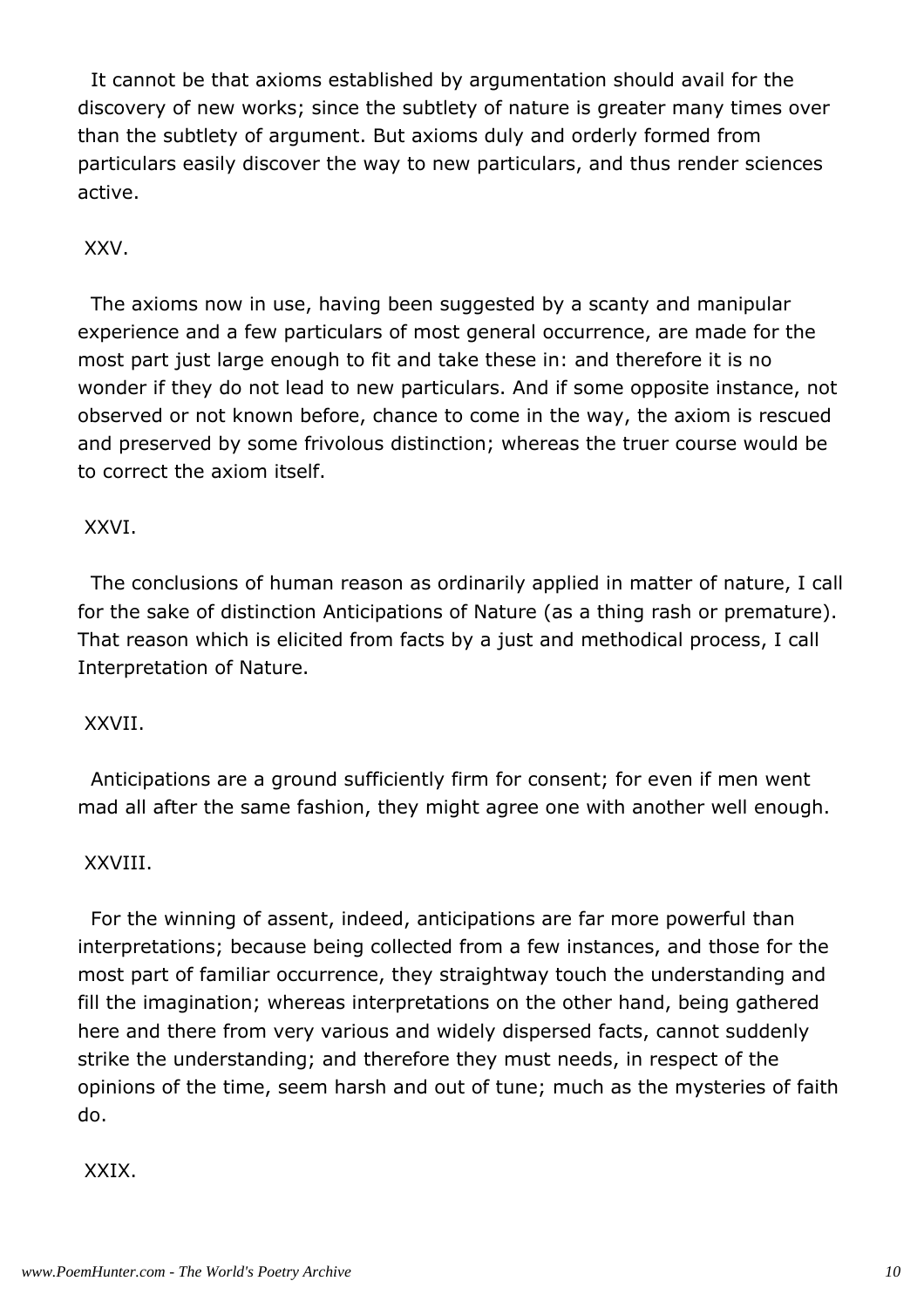In sciences founded on opinions and dogmas, the use of anticipations and logic is good; for in them the object is to command assent to the proposition, not to master the thing.

# XXX.

 Though all the wits of all the ages should meet together and combine and transmit their labours, yet will no great progress ever be made in science by means of anticipations; because radical errors in the first concoction of the mind are not to be cured by the excellence of functions and remedies subsequent.

# XXXI.

 It is idle to expect any great advancement in science from the superinducing and engrafting of new things upon old. We must begin anew from the very foundations, unless we would revolve for ever in a circle with mean and contemptible progress.

# XXXII.

 The honour of the ancient authors, and indeed of all, remains untouched; since the comparison I challenge is not of wits or faculties, but of ways and methods, and the part I take upon myself is not that of a judge, but of a guide.

# XXXIII.

 This must be plainly avowed: no judgment can be rightly formed either of my method or of the discoveries to which it leads, by means of anticipations (that is to say, of the reasoning which is now in use); since I cannot be called on to abide by the sentence of a tribunal which is itself on its trial.

## XXXIV.

 Even to deliver and explain what I bring forward is no easy matter; for things in themselves new will yet be apprehended with reference to what is old.

## XXXV.

 It was said by Borgia of the expedition of the French into Italy, that they came with chalk in their hands to mark out their lodgings, not with arms to force their way in. I in like manner would have my doctrine enter quietly into the minds that are fit and capable of receiving it; for confutations cannot be employed, when the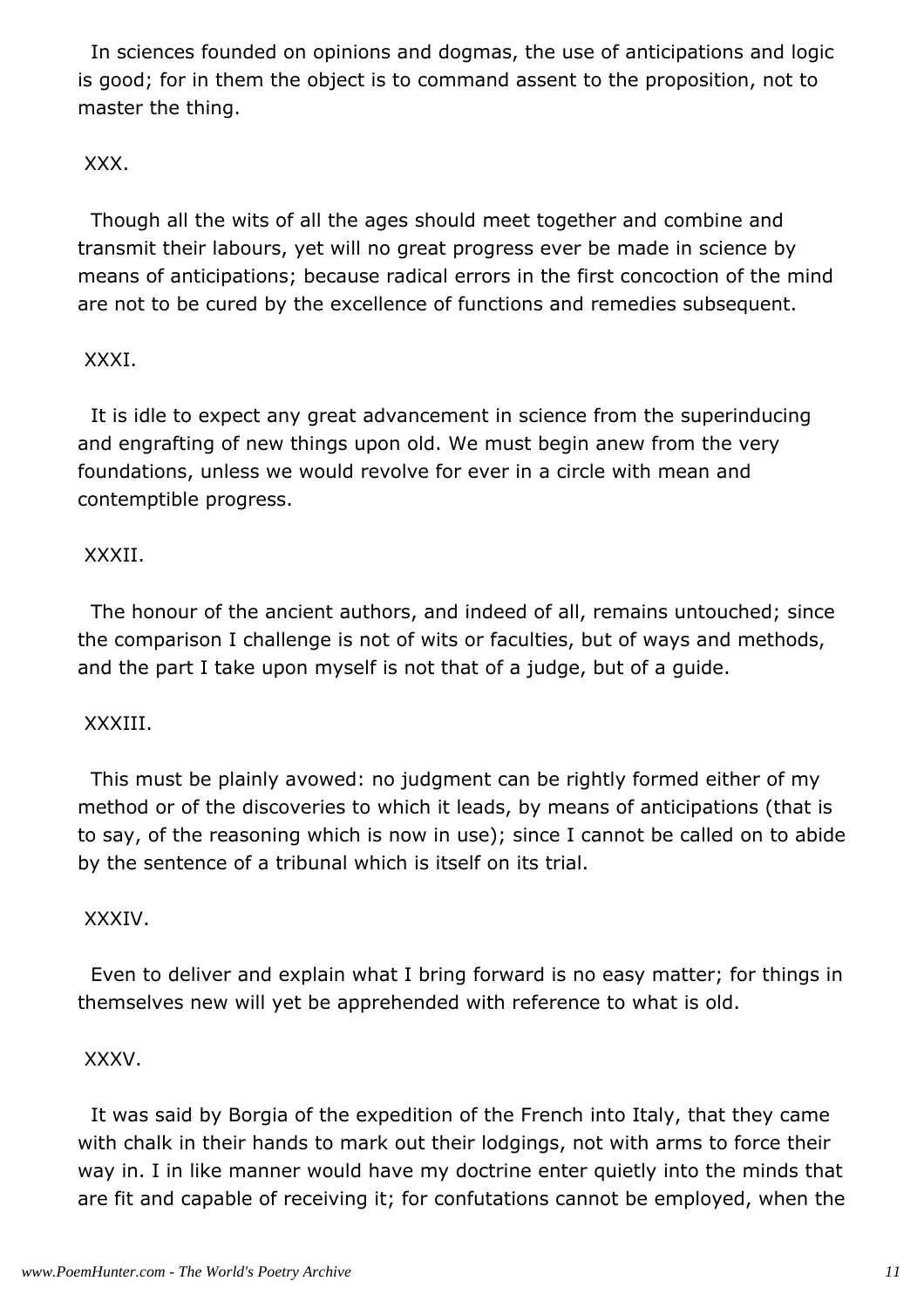difference is upon first principles and very notions and even upon forms of demonstration.

# XXXVI.

 One method of delivery alone remains to us; which is simply this: we must lead men to the particulars themselves, and their series and order; while men on their side must force themselves for awhile to lay their notions by and begin to familiarise themselves with facts.

# XXXVII.

 The doctrine of those who have denied that certainty could be attained at all, has some agreement with my way of proceeding at the first setting out; but they end in being infinitely separated and opposed. For the holders of that doctrine assert simply that nothing can be known; I also assert that not much can be known in nature by the way which is now in use. But then they go on to destroy the authority of the senses and understanding; whereas I proceed to devise and supply helps for the same.

# XXXVIII.

 The idols and false notions which are now in possession of the human understanding, and have taken deep root therein, not only so beset men's minds that truth can hardly find entrance, but even after entrance obtained, they will again in the very instauration of the sciences meet and trouble us, unless men being forewarned of the danger fortify themselves as far as may be against their assaults.

## XXXIX.

 There are four classes of Idols which beset men's minds. To these for distinction's sake I have assigned names, -- calling the first class Idols of the Tribe; the second, Idols of the Cave; the third, Idols of the Market-place; the fourth, Idols of the Theatre.

# XL.

 The formation of ideas and axioms by true induction is no doubt the proper remedy to be applied for the keeping off and clearing away of idols. To point them out, however, is of great use; for the doctrine of Idols is to the Interpretation of Nature what the doctrine of the refutation of Sophisms is to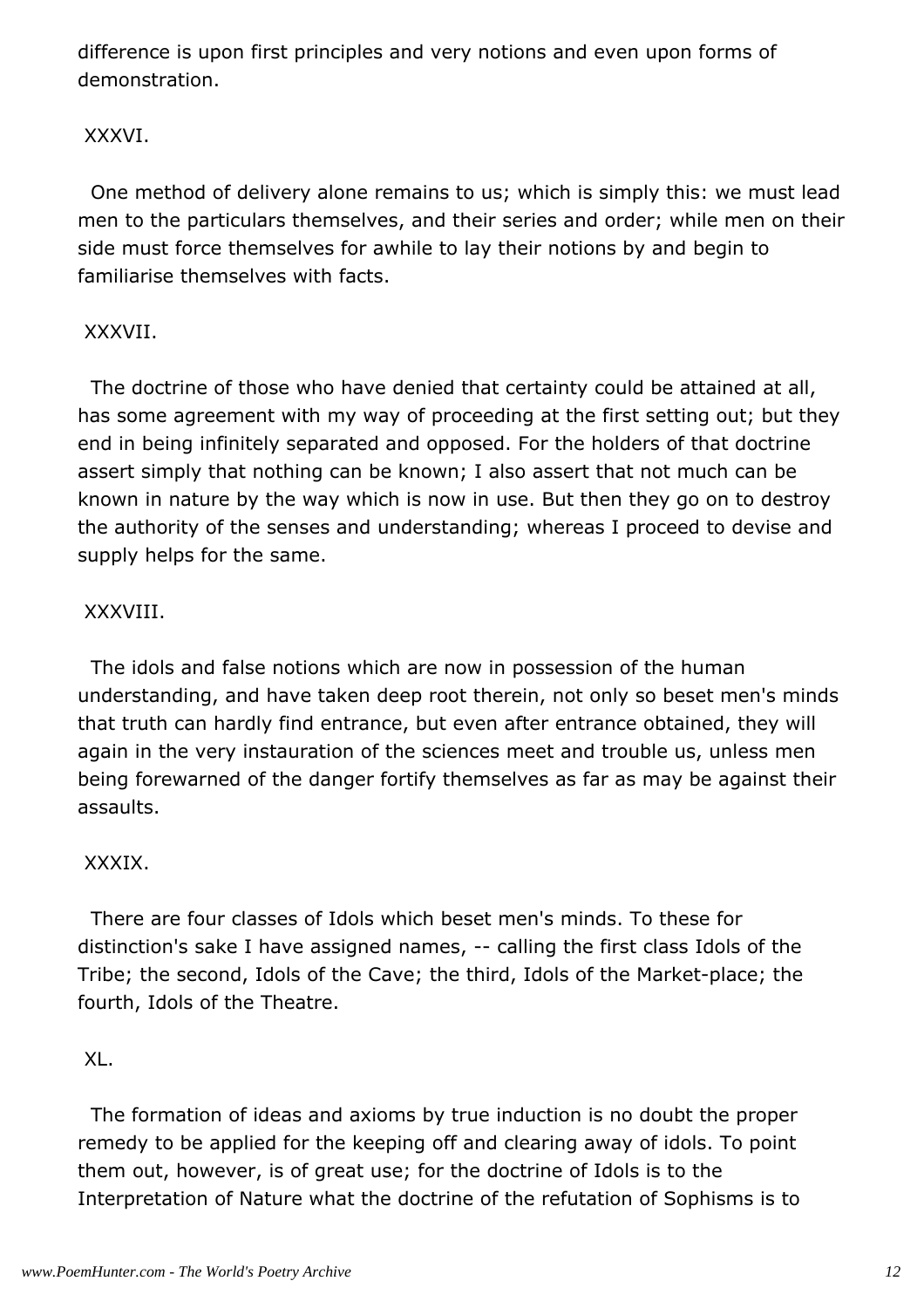common Logic.

## XLI.

 The Idols of the Tribe have their foundation in human nature itself, and in the tribe or race of men. For it is a false assertion that the sense of man is the measure of things. On the contrary, all perceptions as well of the sense as of the mind are according to the measure of the individual and not according to the measure of the universe. And the human understanding is like a false mirror, which, receiving rays irregularly, distorts and discolours the nature of things by mingling its own nature with it.

## XLII.

 The Idols of the Cave are the idols of the individual man. For every one (besides the errors common to human nature in general) has a cave or den of his own, which refracts and discolours the light of nature; owing either to his own proper and peculiar nature; or to his education and conversation with others; or to the reading of books, and the authority of those whom he esteems and admires; or to the differences of impressions, accordingly as they take place in a mind preoccupied and predisposed or in a mind indifferent and settled; or the like. So that the spirit of man (according as it is meted out to different individuals) is in fact a thing variable and full of perturbation, and governed as it were by chance. Whence it was well observed by Heraclitus that men look for sciences in their own lesser worlds, and not in the greater or common world.

## XLIII.

 There are also Idols formed by the intercourse and association of men with each other, which I call Idols of the Market-place, on account of the commerce and consort of men there. For it is by discourse that men associate; and words are imposed according to the apprehension of the vulgar. And therefore the ill and unfit choice of words wonderfully obstructs the understanding. Nor do the definitions or explanations wherewith in some things learned men are wont to guard and defend themselves, by any means set the matter right. But words plainly force and overrule the understanding, and throw all into confusion, and lead men away into numberless empty controversies and idle fancies.

## XLIV.

 Lastly, there are Idols which have immigrated into men's minds from the various dogmas of philosophies, and also from wrong laws of demonstration.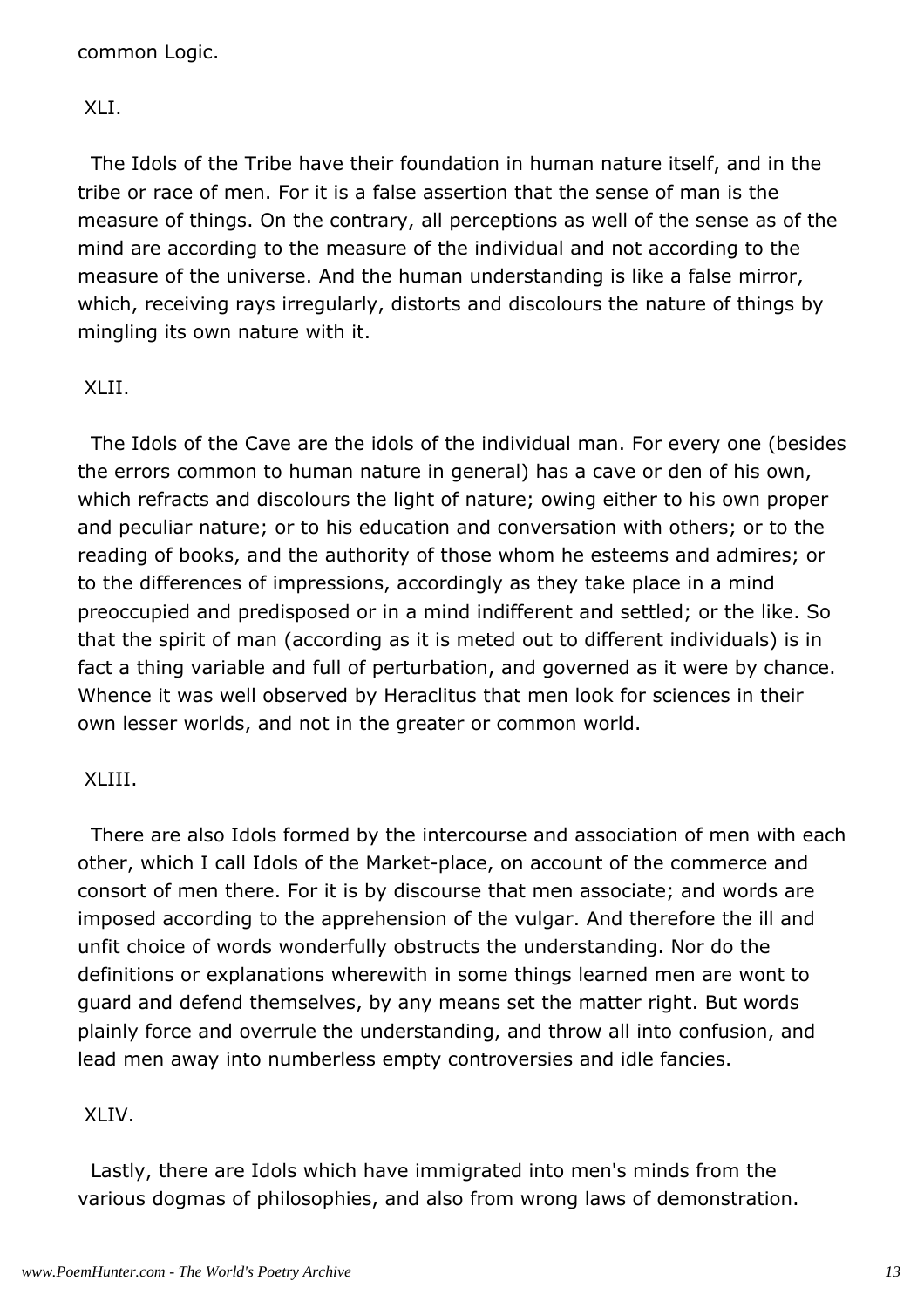These I call Idols of the Theatre; because in my judgment all the received systems are but so many stage-plays, representing worlds of their own creation after an unreal and scenic fashion. Nor is it only of the systems now in vogue, or only of the ancient sects and philosophies, that I speak; for many more plays of the same kind may yet be composed and in like artificial manner set forth; seeing that errors the most widely different have nevertheless causes for the most part alike. Neither again do I mean this only of entire systems, but also of many principles and axioms in science, which by tradition, credulity, and negligence have come to be received.

 But of these several kinds of Idols I must speak more largely and exactly, that the understanding may be duly cautioned.

#### XLV.

 The human understanding is of its own nature prone to suppose the existence of more order and regularity in the world than it finds. And though there be many things in nature which are singular and unmatched, yet it devises for them parallels and conjugates and relatives which do not exist. Hence the fiction that all celestial bodies move in perfect circles; spirals and dragons being (except in name) utterly rejected. Hence too the element of Fire with its orb is brought in, to make up the square with the other three which the sense perceives. Hence also the ratio of density of the so-called elements is arbitrarily fixed at ten to one. And so on of other dreams. And these fancies affect not dogmas only, but simple notions also.

#### XLVI.

 The human understanding when it has once adopted an opinion (either as being the received opinion or as being agreeable to itself) draws all things else to support and agree with it. And though there be a greater number and weight of instances to be found on the other side, yet these it either neglects and despises, or else by some distinction sets aside and rejects; in order that by this great and pernicious predetermination the authority of its former conclusions may remain inviolate. And therefore it was a good answer that was made by one who when they showed him hanging in a temple a picture of those who had paid their vows as having escaped shipwreck, and would have him say whether he did not now acknowledge the power of the gods, -- "Aye," asked he again, "but where are they painted that were drowned after their vows?" And such is the way of all superstition, whether in astrology, dreams, omens, divine judgments, or the like; wherein men, having a delight in such vanities, mark the events where they are fulfilled, but where they fail, though this happen much oftener, neglect and pass them by. But with far more subtlety does this mischief insinuate itself into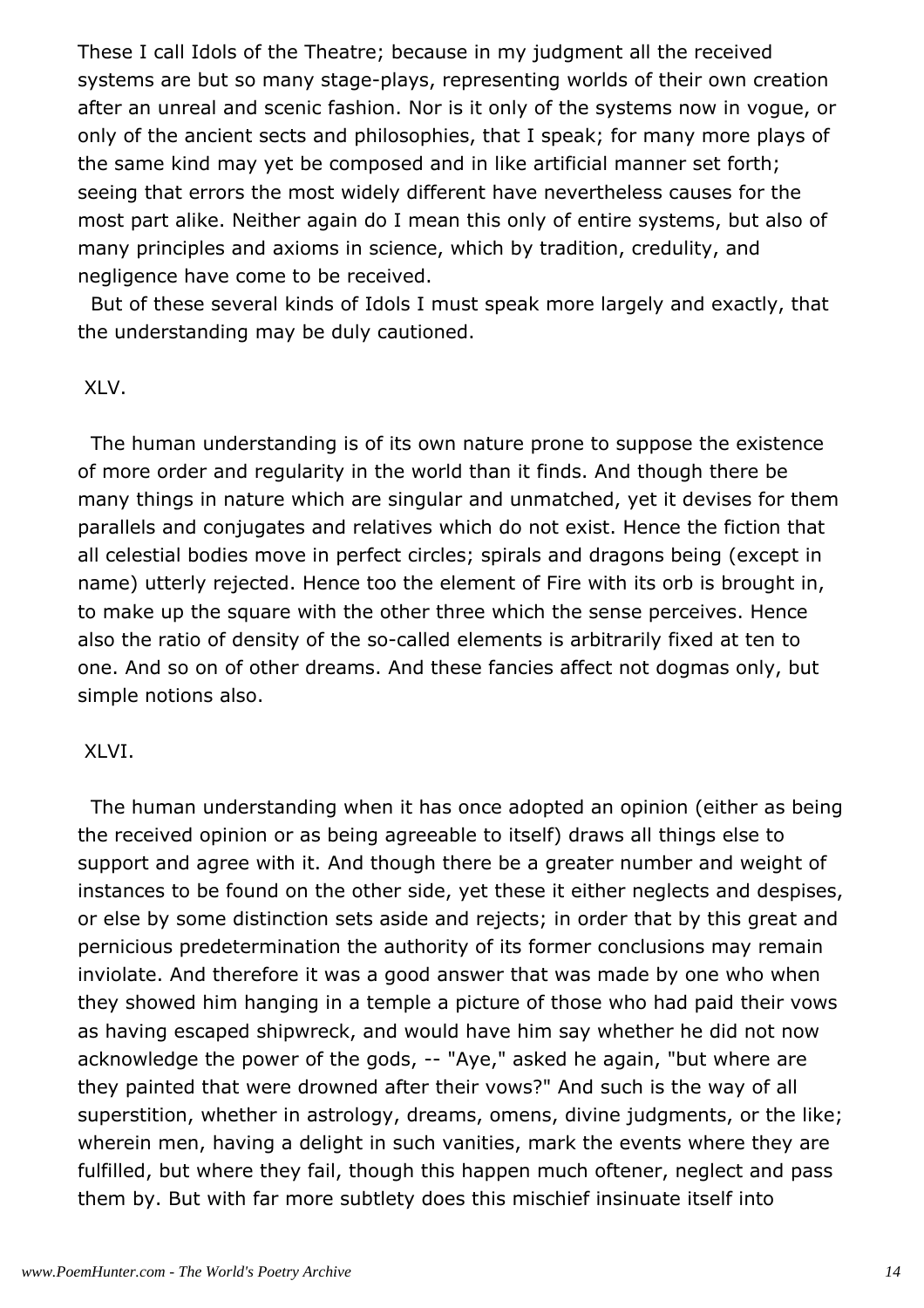philosophy and the sciences; in which the first conclusion colours and brings into conformity with itself all that come after, though far sounder and better. Besides, independently of that delight and vanity which I have described, it is the peculiar and perpetual error of the human intellect to be more moved and excited by affirmatives than by negatives; whereas it ought properly to hold itself indifferently disposed towards both alike. Indeed in the establishment of any true axiom, the negative instance is the more forcible of the two.

#### XLVII.

 The human understanding is moved by those things most which strike and enter the mind simultaneously and suddenly, and so fill the imagination; and then it feigns and supposes all other things to be somehow, though it cannot see how, similar to those few things by which it is surrounded. But for that going to and fro to remote and heterogeneous instances, by which axioms are tried as in the fire, the intellect is altogether slow and unfit, unless it be forced thereto by severe laws and overruling authority.

## XLVIII.

 The human understanding is unquiet; it cannot stop or rest, and still presses onward, but in vain. Therefore it is that we cannot conceive of any end or limit to the world; but always as of necessity it occurs to us that there is something beyond. Neither again can it be conceived how eternity has flowed down to the present day; for that distinction which is commonly received of infinity in time past and in time to come can by no means hold; for it would thence follow that one infinity is greater than another, and that infinity is wasting away and tending to become finite. The like subtlety arises touching the infinite divisibility of lines, from the same inability of thought to stop. But this inability interferes more mischievously in the discovery of causes: for although the most general principles in nature ought to be held merely positive, as they are discovered, and cannot with truth be referred to a cause; nevertheless the human understanding being unable to rest still seeks something prior in the order of nature. And then it is that in struggling towards that which is further off it falls back upon that which is more nigh at hand; namely, on final causes: which have relation clearly to the nature of man rather than to the nature of the universe; and from this source have strangely defiled philosophy. But he is no less an unskilled and shallow philosopher who seeks causes of that which is most general, than he who in things subordinate and subaltern omits to do so.

XLIX.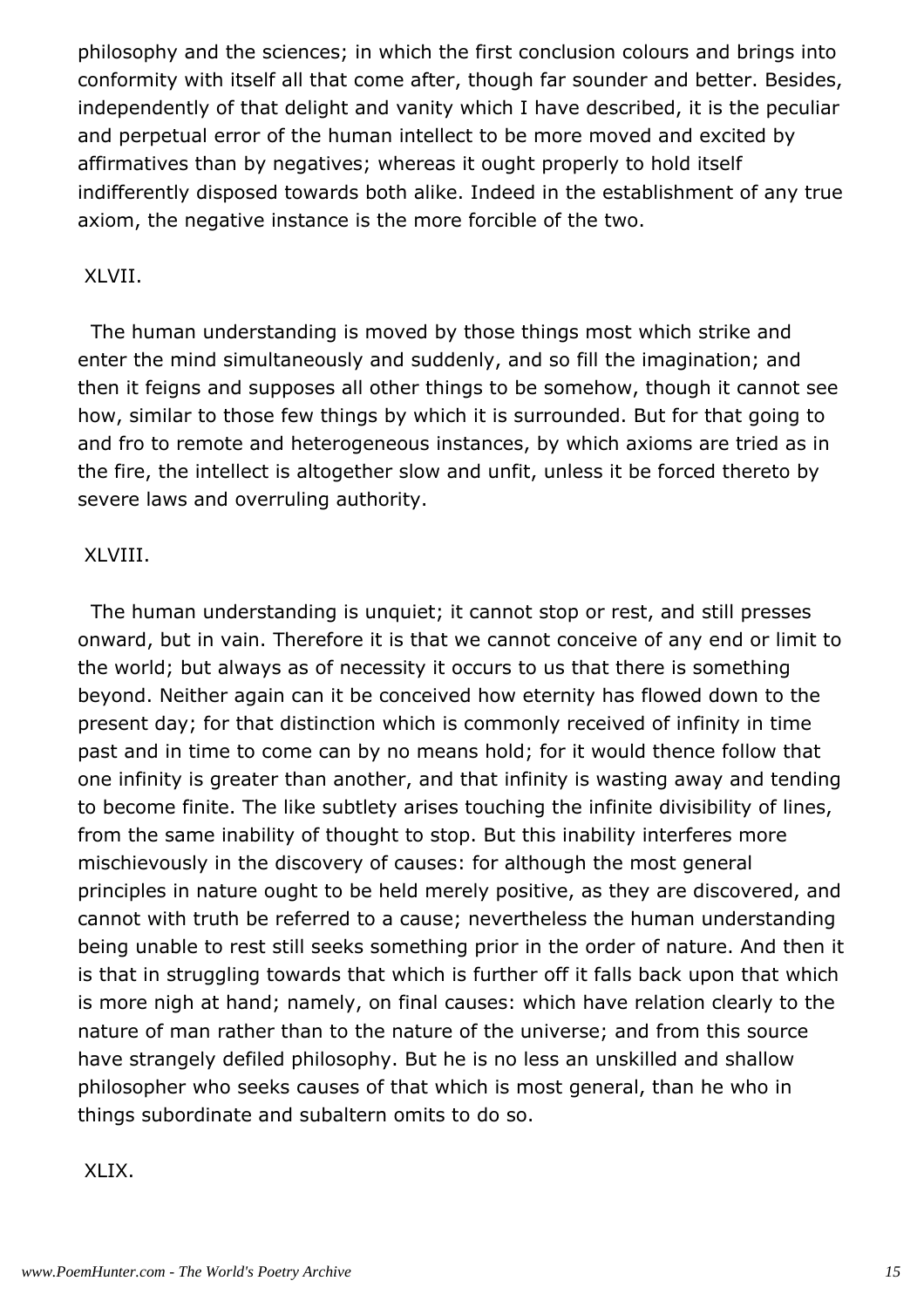The human understanding is no dry light, but receives an infusion from the will and affections; whence proceed sciences which may be called "sciences as one would." For what a man had rather were true he more readily believes. Therefore he rejects difficult things from impatience of research; sober things, because they narrow hope; the deeper things of nature, from superstition; the light of experience, from arrogance and pride, lest his mind should seem to be occupied with things mean and transitory; things not commonly believed, out of deference to the opinion of the vulgar. Numberless in short are the ways, and sometimes imperceptible, in which the affections colour and infect the understanding.

#### L.

 But by far the greatest hindrance and aberration of the human understanding proceeds from the dullness, incompetency, and deceptions of the senses; in that things which strike the sense outweigh things which do not immediately strike it, though they be more important. Hence it is that speculation commonly ceases where sight ceases; insomuch that of things invisible there is little or no observation. Hence all the working of the spirits inclosed in tangible bodies lies hid and unobserved of men. So also all the more subtle changes of form in the parts of coarser substances (which they commonly call alteration, though it is in truth local motion through exceedingly small spaces) is in like manner unobserved. And yet unless these two things just mentioned be searched out and brought to light, nothing great can be achieved in nature, as far as the production of works is concerned. So again the essential nature of our common air, and of all bodies less dense than air (which are very many), is almost unknown. For the sense by itself is a thing infirm and erring; neither can instruments for enlarging or sharpening the senses do much; but all the truer kind of interpretation of nature is effected by instances and experiments fit and apposite; wherein the sense decides touching the experiment only, and the experiment touching the point in nature and the thing itself.

#### LI.

 The human understanding is of its own nature prone to abstractions and gives a substance and reality to things which are fleeting. But to resolve nature into abstractions is less to our purpose than to dissect her into parts; as did the school of Democritus, which went further into nature than the rest. Matter rather than forms should be the object of our attention, its configurations and changes of configuration, and simple action, and law of action or motion; for forms are figments of the human mind, unless you will call those laws of action forms.

LII.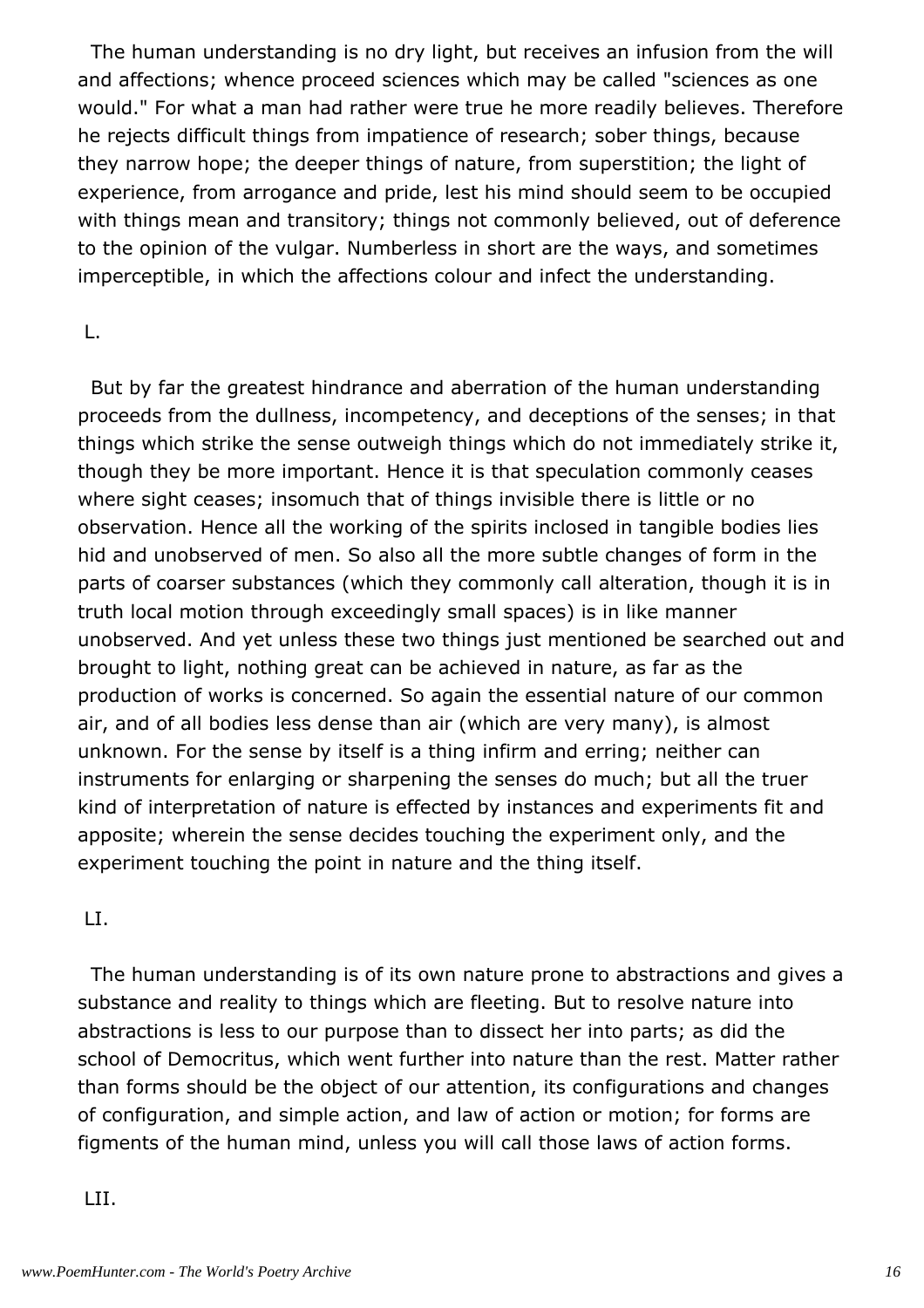Such then are the idols which I call Idols of the Tribe; and which take their rise either from the homogeneity of the substance of the human spirit, or from its preoccupation, or from its narrowness, or from its restless motion, or from an infusion of the affections, or from the incompetency of the senses, or from the mode of impression.

#### LIII.

 The Idols of the Cave take their rise in the peculiar constitution, mental or bodily, of each individual; and also in education, habit, and accident. Of this kind there is a great number and variety; but I will instance those the pointing out of which contains the most important caution, and which have most effect in disturbing the clearness of the understanding.

#### LIV.

 Men become attached to certain particular sciences and speculations, either because they fancy themselves the authors and inventors thereof, or because they have bestowed the greatest pains upon them and become most habituated to them. But men of this kind, if they betake themselves to philosophy and contemplations of a general character, distort and colour them in obedience to their former fancies; a thing especially to be noticed in Aristotle, who made his natural philosophy a mere bond-servant to his logic, thereby rendering it contentious and well nigh useless. The race of chemists again out of a few experiments of the furnace have built up a fantastic philosophy, framed with reference to a few things; and Gilbert also, after he had employed himself most laboriously in the study and observation of the loadstone, proceeded at once to construct an entire system in accordance with his favourite subject.

#### LV.

 There is one principal and as it were radical distinction between different minds, in respect of philosophy and the sciences; which is this: that some minds are stronger and apter to mark the differences of things, others to mark their resemblances. The steady and acute mind can fix its contemplations and dwell and fasten on the subtlest distinctions: the lofty and discursive mind recognises and puts together the finest and most general resemblances. Both kinds however easily err in excess, by catching the one at gradations the other at shadows.

#### LVI.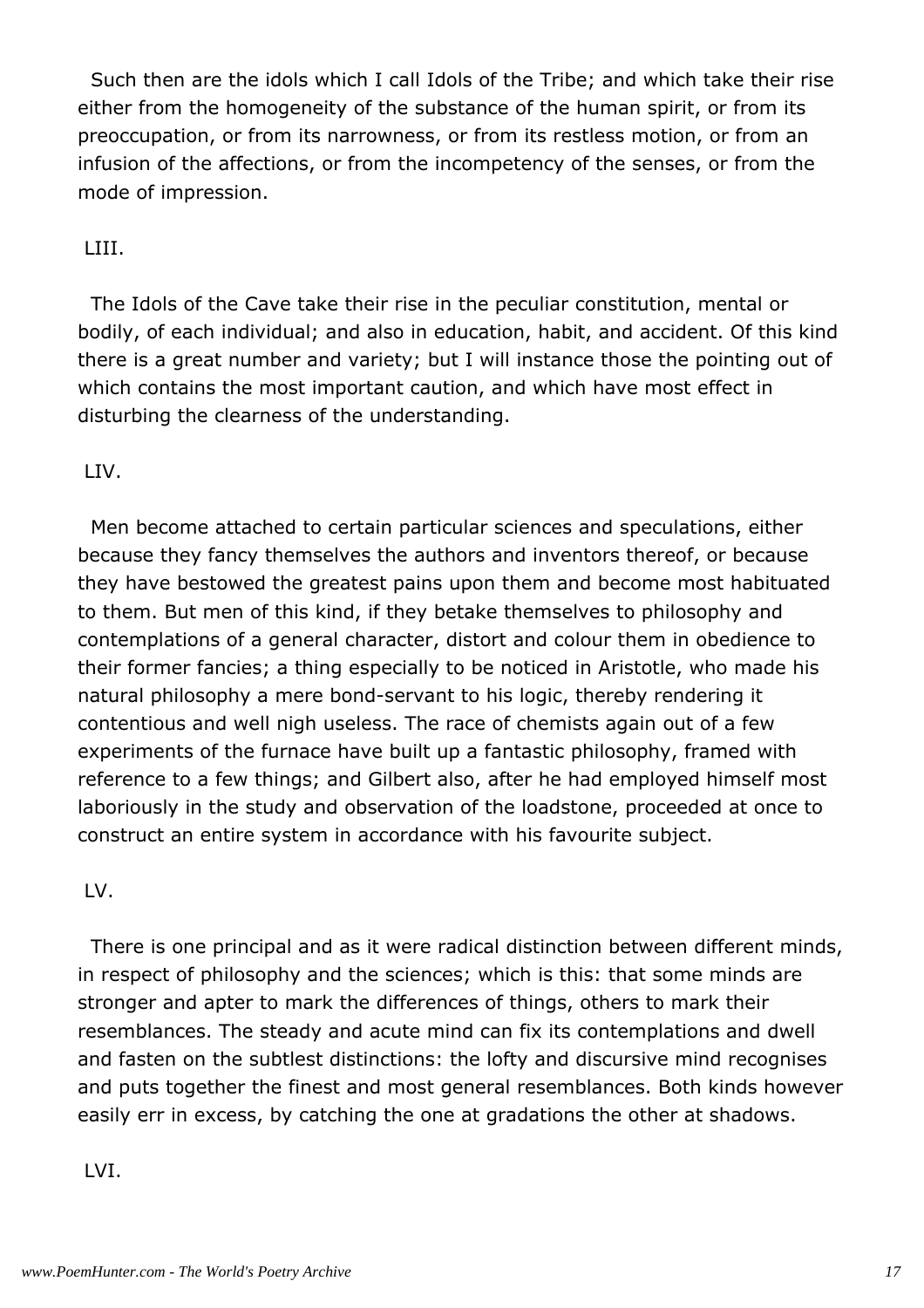There are found some minds given to an extreme admiration of antiquity, others to an extreme love and appetite for novelty: but few so duly tempered that they can hold the mean, neither carping at what has been well laid down by the ancients, nor despising what is well introduced by the moderns. This however turns to the great injury of the sciences and philosophy; since these affectations of antiquity and novelty are the humours of partisans rather than judgments; and truth is to be sought for not in the felicity of any age, which is an unstable thing, but in the light of nature and experience, which is eternal. These factions therefore must be abjured, and care must be taken that the intellect be not hurried by them into assent.

#### LVII.

 Contemplations of nature and of bodies in their simple form break up and distract the understanding, while contemplations of nature and bodies in their composition and configuration overpower and dissolve the understanding: a distinction well seen in the school of Leucippus and Democritus as compared with the other philosophies. For that school is so busied with the particles that it hardly attends to the structure; while the others are so lost in admiration of the structure that they do not penetrate to the simplicity of nature. These kinds of contemplation should therefore be alternated and taken by turns; that so the understanding may be rendered at once penetrating and comprehensive, and the inconveniences above mentioned, with the idols which proceed from them, may be avoided.

#### LVIII.

 Let such then be our provision and contemplative prudence for keeping off and dislodging the Idols of the Cave, which grow for the most part either out of the predominance of a favourite subject, or out of an excessive tendency to compare or to distinguish, or out of partiality for particular ages, or out of the largeness or minuteness of the objects contemplated. And generally let every student of nature take this as a rule, -- that whatever his mind seizes and dwells upon with peculiar satisfaction is to be held in suspicion, and that so much the more care is to be taken in dealing with such questions to keep the understanding even and clear.

#### LIX.

 But the Idols of the Market-place are the most troublesome of all: idols which have crept into the understanding through the alliances of words and names. For men believe that their reason governs words; but it is also true that words react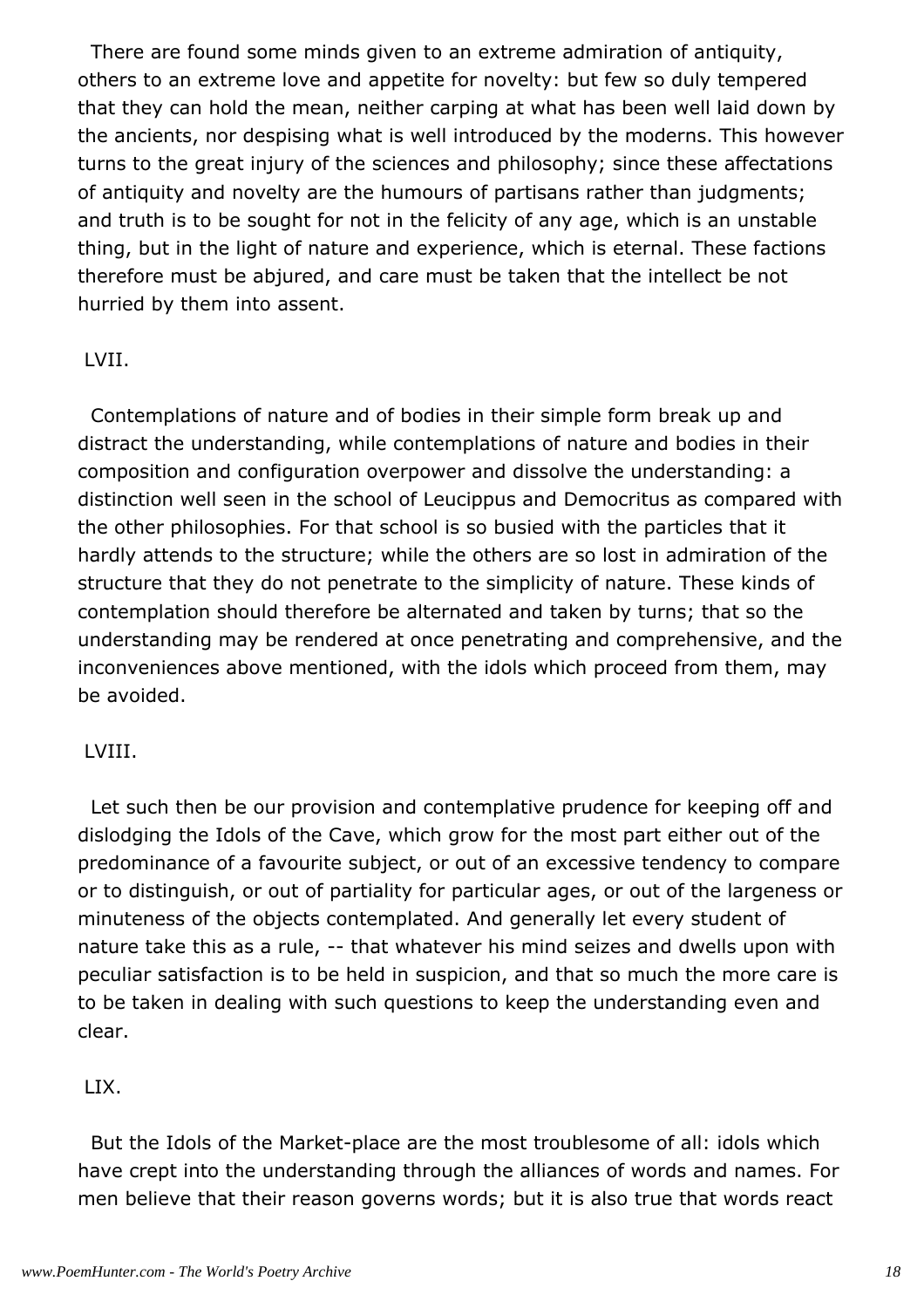on the understanding; and this it is that has rendered philosophy and the sciences sophistical and inactive. Now words, being commonly framed and applied according to the capacity of the vulgar, follow those lines of division which are most obvious to the vulgar understanding. And whenever an understanding of greater acuteness or a more diligent observation would alter those lines to suit the true divisions of nature, words stand in the way and resist the change. Whence it comes to pass that the high and formal discussions of learned men end oftentimes in disputes about words and names; with which (according to the use and wisdom of the mathematicians) it would be more prudent to begin, and so by means of definitions reduce them to order. Yet even definitions cannot cure this evil in dealing with natural and material things; since the definitions themselves consist of words, and those words beget others: so that it is necessary to recur to individual instances, and those in due series and order; as I shall say presently when I come to the method and scheme for the formation of notions and axioms.

LX.

 The idols imposed by words on the understanding are of two kinds. They are either names of things which do not exist (for as there are things left unnamed through lack of observation, so likewise are there names which result from fantastic suppositions and to which nothing in reality corresponds), or they are names of things which exist, but yet confused and ill-defined, and hastily and irregularly derived from realities. Of the former kind are Fortune, the Prime Mover, Planetary Orbits, Element of Fire, and like fictions which owe their origin to false and idle theories. And this class of idols is more easily expelled, because to get rid of them it is only necessary that all theories should be steadily rejected and dismissed as obsolete.

 But the other class, which springs out of a faulty and unskilful abstraction, is intricate and deeply rooted. Let us take for example such a word as humid; and see how far the several things which the word is used to signify agree with each other; and we shall find the word humid to be nothing else than a mark loosely and confusedly applied to denote a variety of actions which will not bear to be reduced to any constant meaning. For it both signifies that which easily spreads itself round any other body; and that which in itself is indeterminate and cannot solidise; and that which readily yields in every direction; and that which easily divides and scatters itself; and that which easily unites and collects itself; and that which readily flows and is put in motion; and that which readily clings to another body and wets it; and that which is easily reduced to a liquid, or being solid easily melts. Accordingly when you come to apply the word, -- if you take it in one sense, flame is humid; if in another, air is not humid; if in another, fine dust is humid; if in another, glass is humid. So that it is easy to see that the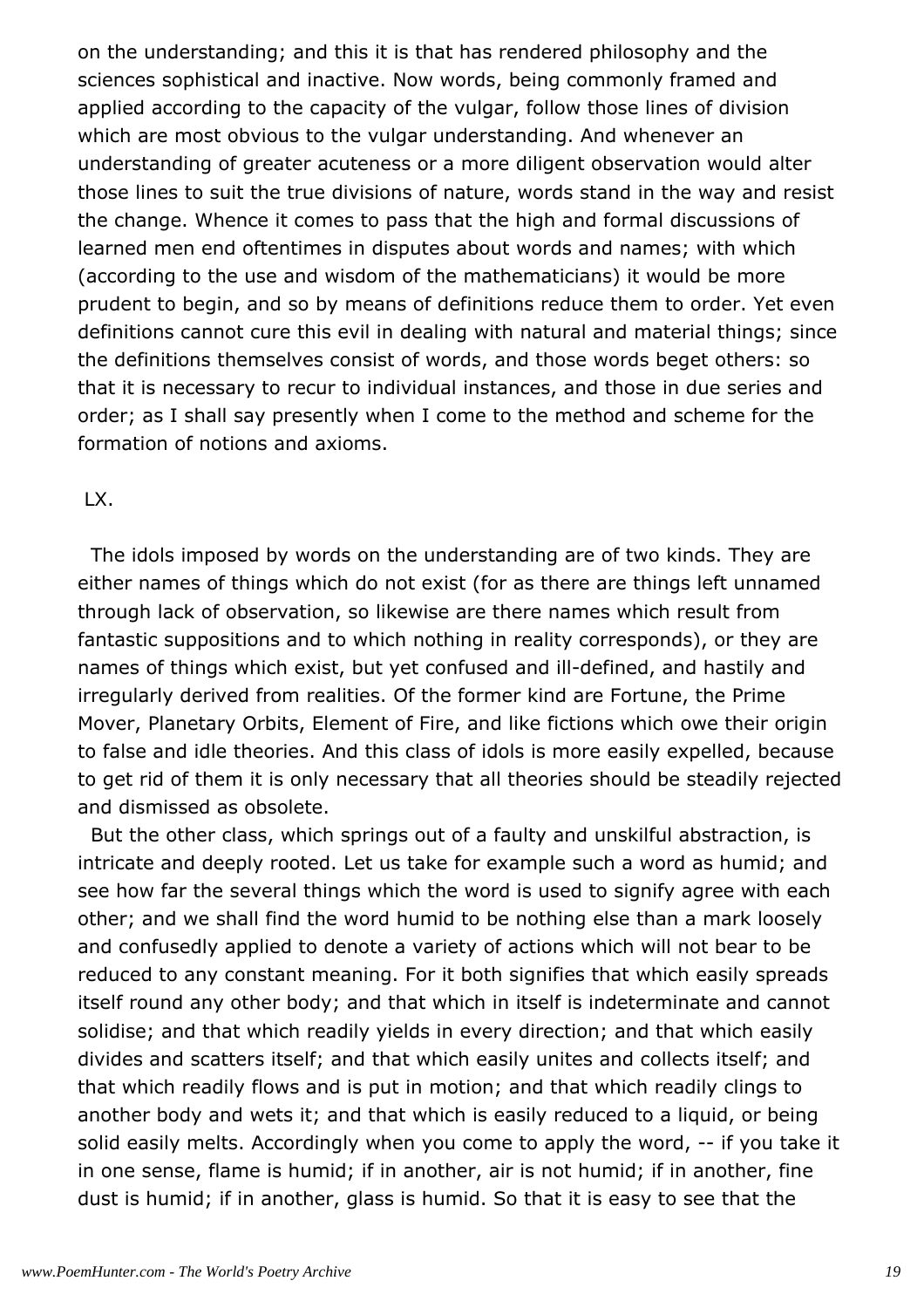notion is taken by abstraction only from water and common and ordinary liquids, without any due verification.

 There are however in words certain degrees of distortion and error. One of the least faulty kinds is that of names of substances, especially of lowest species and well-deduced (for the notion of chalk and of mud is good, of earth bad); a more faulty kind is that of actions, as to generate, to corrupt, to alter; the most faulty is of qualities (except such as are the immediate objects of the sense) as heavy, light, rare, dense, and the like. Yet in all these cases some notions are of necessity a little better than others, in proportion to the greater variety of subjects that fall within the range of the human sense.

#### LXI.

 But the Idols of the Theatre are not innate, nor do they steal into the understanding secretly, but are plainly impressed and received into the mind from the play-books of philosophical systems and the perverted rules of demonstration. To attempt refutations in this case would be merely inconsistent with what I have already said: for since we agree neither upon principles nor upon demonstrations there is no place for argument. And this is so far well, inasmuch as it leaves the honour of the ancients untouched. For they are no wise disparaged the question between them and me being only as to the way. For as the saying is, the lame man who keeps the right road outstrips the runner who takes a wrong one. Nay it is obvious that when a man runs the wrong way, the more active and swift he is the further he will go astray.

 But the course I propose for the discovery of sciences is such as leaves but little to the acuteness and strength of wits, but places all wits and understandings nearly on a level. For as in the drawing of a straight line or a perfect circle, much depends on the steadiness and practice of the hand, if it be done by aim of hand only, but if with the aid of rule or compass, little or nothing; so is it exactly with my plan. But though particular confutations would be of no avail, yet touching the sects and general divisions of such systems I must say something; something also touching the external signs which show that they are unsound; and finally something touching the causes of such great infelicity and of such lasting and general agreement in error; that so the access to truth may be made less difficult, and the human understanding may the more willingly submit to its purgation and dismiss its idols.

#### LXII.

 Idols of the Theatre, or of Systems, are many, and there can be and perhaps will be yet many more. For were it not that new for many ages men's minds have been busied with religion and theology; and were it not that civil governments,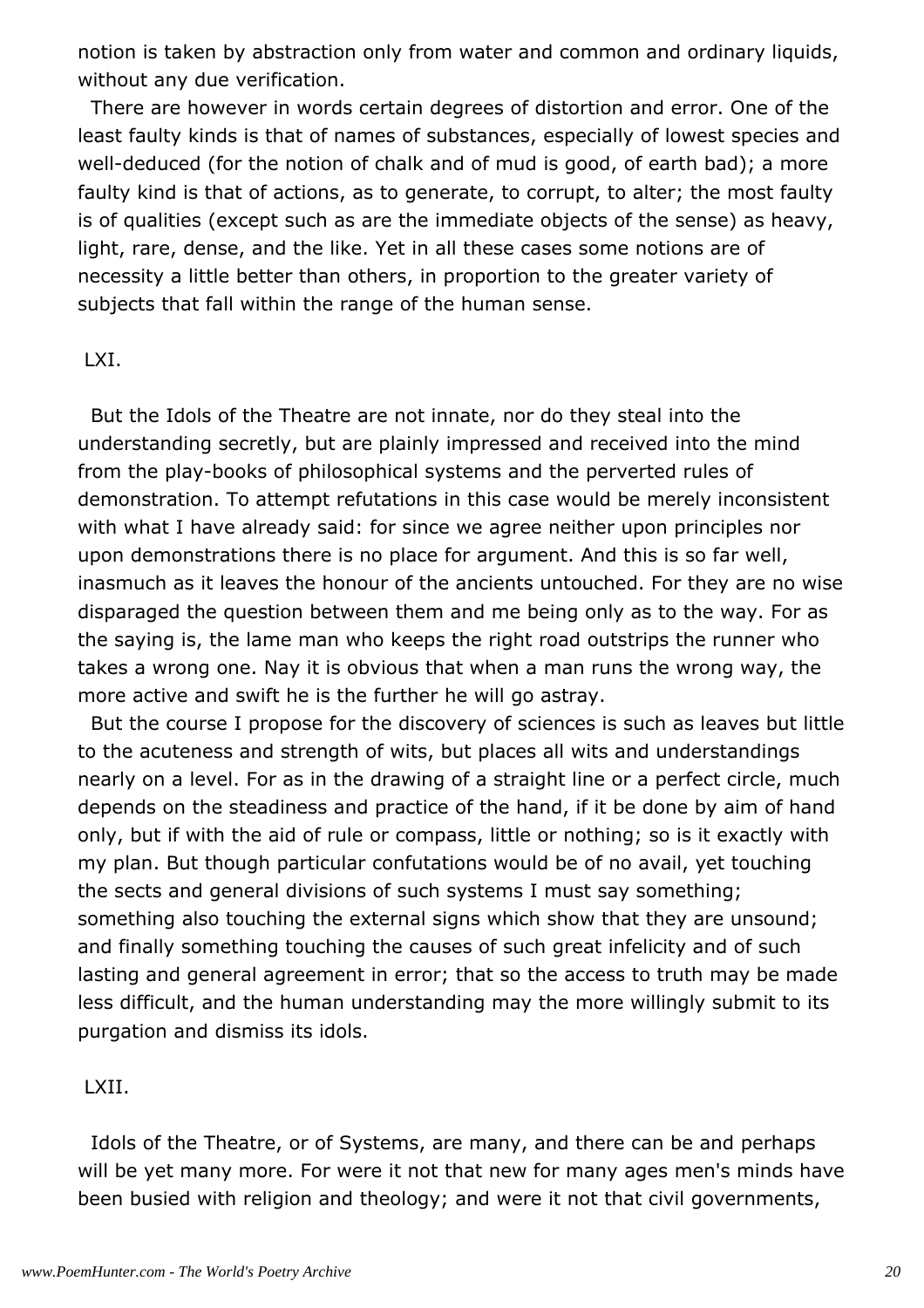especially monarchies, have been averse to such novelties, even in matters speculative; so that men labour therein to the peril and harming of their fortunes, -- not only unrewarded, but exposed also to contempt and envy; doubtless there would have arisen many other philosophical sects like to those which in great variety flourished once among the Greeks. For as on the phenomena of the heavens many hypotheses may be constructed, so likewise (and more also) many various dogmas may be set up and established on the phenomena of philosophy. And in the plays of this philosophical theatre you may observe the same thing which is found in the theatre of the poets, that stories invented for the stage are more compact and elegant, and more as one would wish them to be, than true stories out of history.

 In general however there is taken for the material of philosophy either a great deal out of a few things, or a very little out of many things; so that on both sides philosophy is based on too narrow a foundation of experiment and natural history, and decides on the authority of too few cases. For the Rational School of philosophers snatches from experience a variety of common instances, neither duly ascertained nor diligently examined and weighed, and leaves all the rest to meditation and agitation of wit.

 There is also another class of philosophers, who having bestowed much diligent and careful labour on a few experiments, have thence made bold to educe and construct systems; wresting all other facts in a strange fashion to conformity therewith.

 And there is yet a third class, consisting of those who out of faith and veneration mix their philosophy with theology and traditions; among whom the vanity of some has gone so far aside as to seek the origin of sciences among spirits and genii. So that this parent stock of errors -- this false philosophy -- is of three kinds; the Sophistical, the Empirical, and the Superstitious.

#### LXIII.

 The most conspicuous example of the first class was Aristotle, who corrupted natural philosophy by his logic: fashioning the world out of categories; assigning to the human soul, the noblest of substances, a genus from words of the second intention; doing the business of density and rarity (which is to make bodies of greater or less dimensions, that is, occupy greater or less spaces), by the frigid distinction of act and power; asserting that single bodies have each a single and proper motion, and that if they participate in any other, then this results from an external cause; and imposing countless other arbitrary restrictions on the nature of things; being always more solicitous to provide an answer to the question and affirm something positive in words, than about the inner truth of things; a failing best shown when his philosophy is compared with other systems of note among the Greeks. For the Homoeomera of Anaxagoras; the Atoms of Leucippus and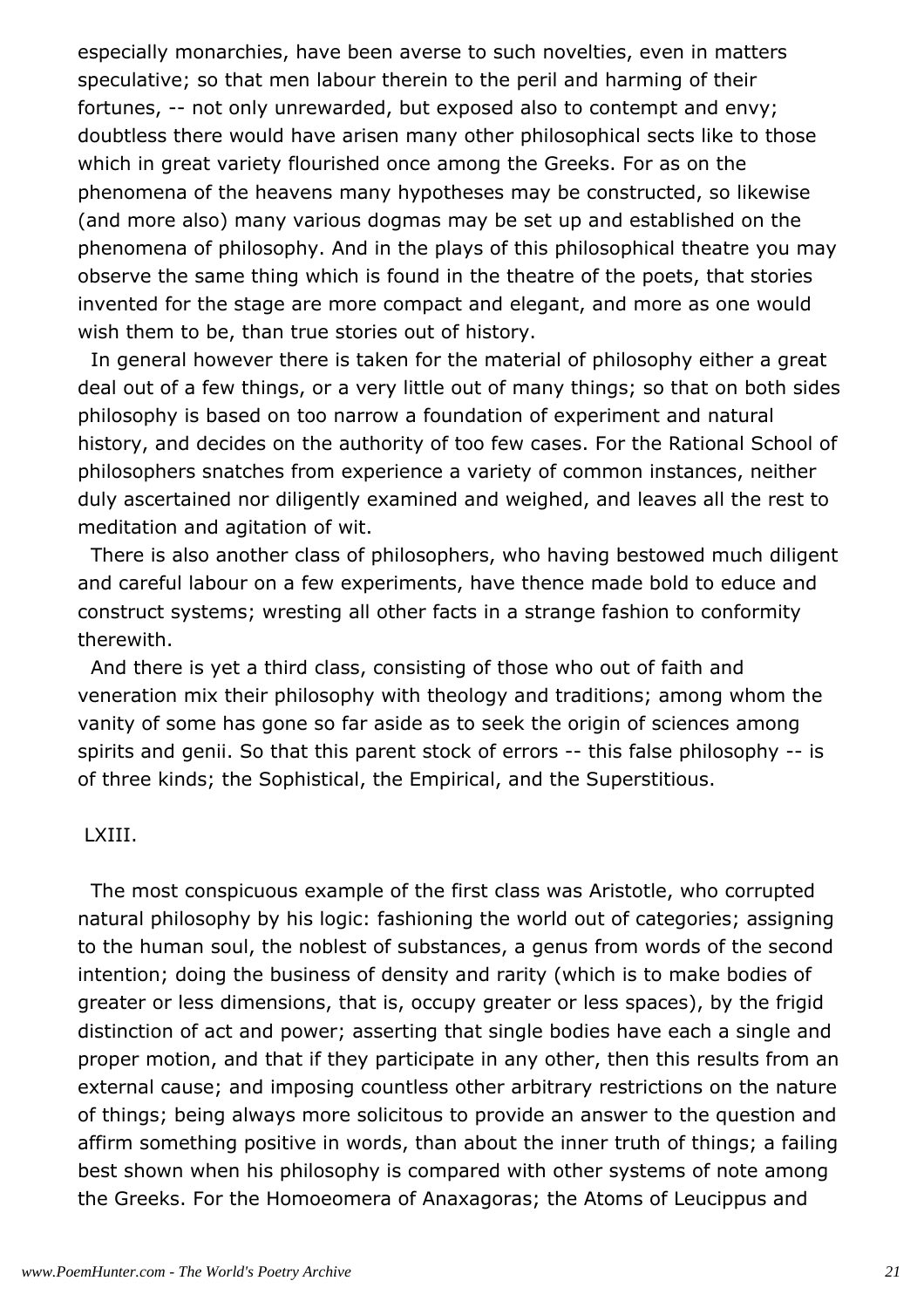Democritus; the Heaven and Earth of Parmenides; the Strife and Friendship of Empedocles; Heraclitus's doctrine how bodies are resolved into the indifferent nature of fire, and remoulded into solids; have all of them some taste of the natural philosopher, -- some savour of the nature of things, and experience, and bodies; whereas in the physics of Aristotle you hear hardly anything but the words of logic; which in his metaphysics also, under a more imposing name, and more forsooth as a realist than a nominalist, he has handled over again. Nor let any weight be given to the fact, that in his books on animals and his problems, and other of his treatises, there is frequent dealing with experiments. For he had come to his conclusion before; he did not consult experience, as he should have done, in order to the framing of his decisions and axioms; but having first determined the question according to his will, he then resorts to experience, and bending her into conformity with his placets leads her about like a captive in a procession; so that even on this count he is more guilty than his modern followers, the schoolmen, who have abandoned experience altogether.

#### LXIV.

 But the Empirical school of philosophy gives birth to dogmas more deformed and monstrous than the Sophistical or Rational school. For it has its foundations not in the light of common notions, (which though it be a faint and superficial light, is yet in a manner universal, and has reference to many things,) but in the narrowness and darkness of a few experiments. To those therefore who are daily busied with these experiments, and have infected their imagination with them, such a philosophy seems probable and all but certain; to all men else incredible and vain. Of this there is a notable instance in the alchemists and their dogmas; though it is hardly to be found elsewhere in these times, except perhaps in the philosophy of Gilbert. Nevertheless with regard to philosophies of this kind there is one caution not to be omitted; for I foresee that if ever men are roused by my admonitions to betake themselves seriously to experiment and bid farewell to sophistical doctrines, then indeed through the premature hurry of the understanding to leap or fly to universals and principles of things, great danger may be apprehended from philosophies of this kind; against which evil we ought even now to prepare.

#### LXV.

 But the corruption of philosophy by superstition and an admixture of theology is far more widely spread, and does the greatest harm, whether to entire systems or to their parts. For the human understanding is obnoxious to the influence of the imagination no less than to the influence of common notions. For the contentious and sophistical kind of philosophy ensnares the understanding; but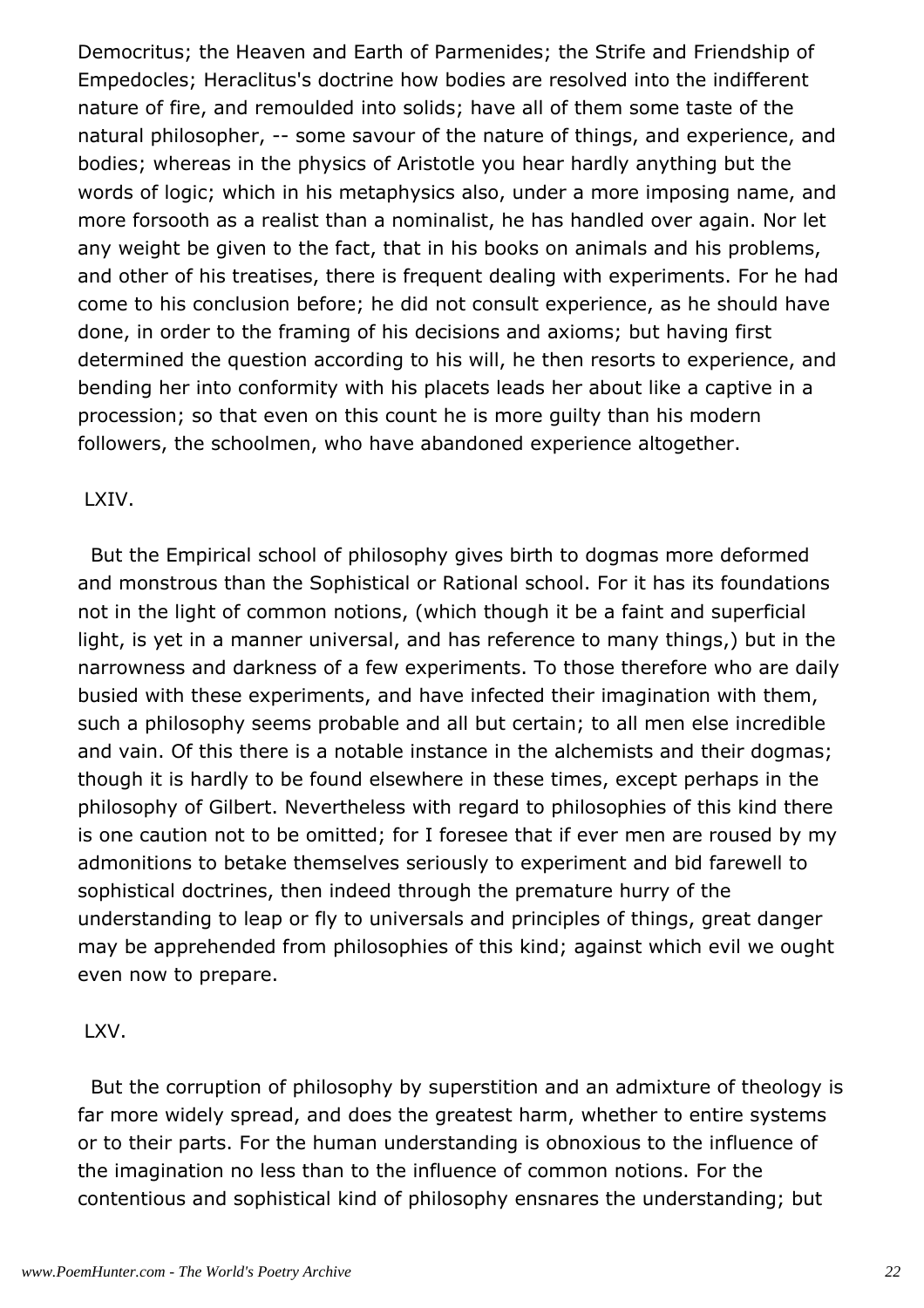this kind, being fanciful and timid and half poetical, misleads it more by flattery. For there is in man an ambition of the understanding, no less than of the will, especially in high and lofty spirits.

 Of this kind we have among the Greeks a striking example in Pythagoras, though he united with it a coarser and more cumbrous superstition; another in Plato and his school, more dangerous and subtle. It shows itself likewise in parts of other philosophies, in the introduction of abstract forms and final causes and first causes, with the omission in most cases of causes intermediate, and the like. Upon this point the greatest caution should be used. For nothing is so mischievous as the apotheosis of error; and it is a very plague of the understanding for vanity to become the object of veneration. Yet in this vanity some of the moderns have with extreme levity indulged so far as to attempt to found a system of natural philosophy on the first chapter of Genesis, on the book of Job, and other parts of the sacred writings; seeking for the dead among the living: which also makes the inhibition and repression of it the more important, because from this unwholesome mixture of things human and divine there arises not only a fantastic philosophy but also an heretical religion. Very meet it is therefore that we be sober-minded, and give to faith that only which is faith's.

#### LXVI.

 So much then for the mischievous authorities of systems, which are founded either on common notions, or on a few experiments, or on superstition. It remains to speak of the faulty subject-matter of contemplations, especially in natural philosophy. Now the human understanding is infected by the sight of what takes place in the mechanical arts, in which the alteration of bodies proceeds chiefly by composition or separation, and so imagines that something similar goes on in the universal nature of things. From this source has flowed the fiction of elements, and of their concourse for the formation of natural bodies. Again, when man contemplates nature working freely, he meets with different species of things, of animals, of plants, of minerals; whence he readily passes into the opinion that there are in nature certain primary forms which nature intends to educe, and that the remaining variety proceeds from hindrances and aberrations of nature in the fulfilment of her work, or from the collision of different species and the transplanting of one into another. To the first of these speculations we owe our primary qualities of the elements; to the other our occult properties and specific virtues; and both of them belong to those empty compendia of thought wherein the mind rests, and whereby it is diverted from more solid pursuits. It is to better purpose that the physicians bestow their labour on the secondary qualities of matter, and the operations of attraction, repulsion, attenuation, conspissation, dilatation, astriction, dissipation, maturation, and the like; and were it not that by those two compendia which I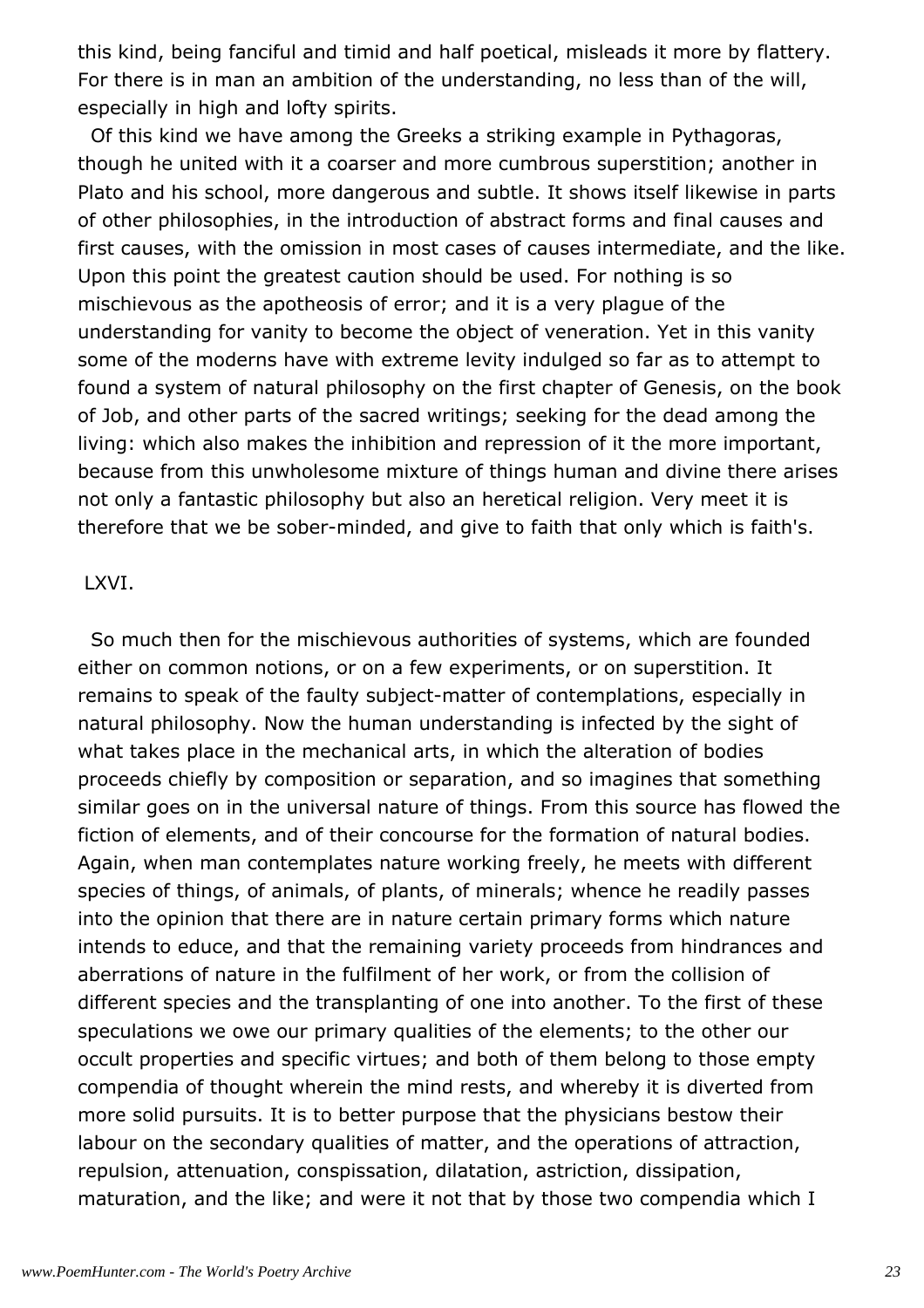have mentioned (elementary qualities, to wit, and specific virtues) they corrupted their correct observations in these other matters, -- either reducing them to first qualities and their subtle and incommensurable mixtures, or not following them out with greater and more diligent observation to third and fourth qualities, but breaking off the scrutiny prematurely, -- they had made much greater progress. Nor are powers of this kind (I do not say the same, but similar) to be sought for only in the medicines of the human body, but also in the changes of all other bodies.

 But it is a far greater evil that they make the quiescent principles, wherefrom, and not the moving principles, whereby, things are produced, the object of their contemplation and inquiry. For the former tend to discourse, the latter to works. Nor is there any value in those vulgar distinctions of motion which are observed in the received system of natural philosophy, as generation, corruption, augmentation, diminution, alteration, and local motion. What they mean no doubt is this: -- if a body, in other respects not changed, be moved from its place, this is local motion; if without change of place or essence, it be changed in quality, this is alteration; if by reason of the change the mass and quantity of the body do not remain the same, this is augmentation or diminution; if they be changed to such a degree that they change their very essence and substance and turn to something else, this is generation and corruption. But all this is merely popular, and does not at all go deep into nature; for these are only measures and limits, not kinds of motion. What they intimate is how far, not by what means, or from what source. For they do not suggest anything with regard either to the desires of bodies or to the development of their parts: it is only when that motion presents the thing grossly and palpably to the sense as different from what it was, that they begin to mark the division. Even when they wish to suggest something with regard to the causes of motion, and to establish a division with reference to them, they introduce with the greatest negligence a distinction between motion natural and violent; a distinction which is itself drawn entirely from a vulgar notion, since all violent motion is also in fact natural; the external efficient simply setting nature working otherwise than it was before. But if, leaving all this, any one shall observe (for instance) that there is in bodies a desire of mutual contact, so as not to suffer the unity of nature to be quite separated or broken and a vacuum thus made; or if any one say that there is in bodies a desire of resuming their natural dimensions or tension, so that if compressed within or extended beyond them, they immediately strive to recover themselves, and fall back to their old volume and extent; or if any one say that there is in bodies a desire of congregating towards masses of kindred nature, - of dense bodies, for instance, towards the globe of the earth, of thin and rare bodies towards the compass of the sky; all these and the like are truly physical kinds of motion; -- but those others are entirely logical and scholastic, as is abundantly manifest from this comparison.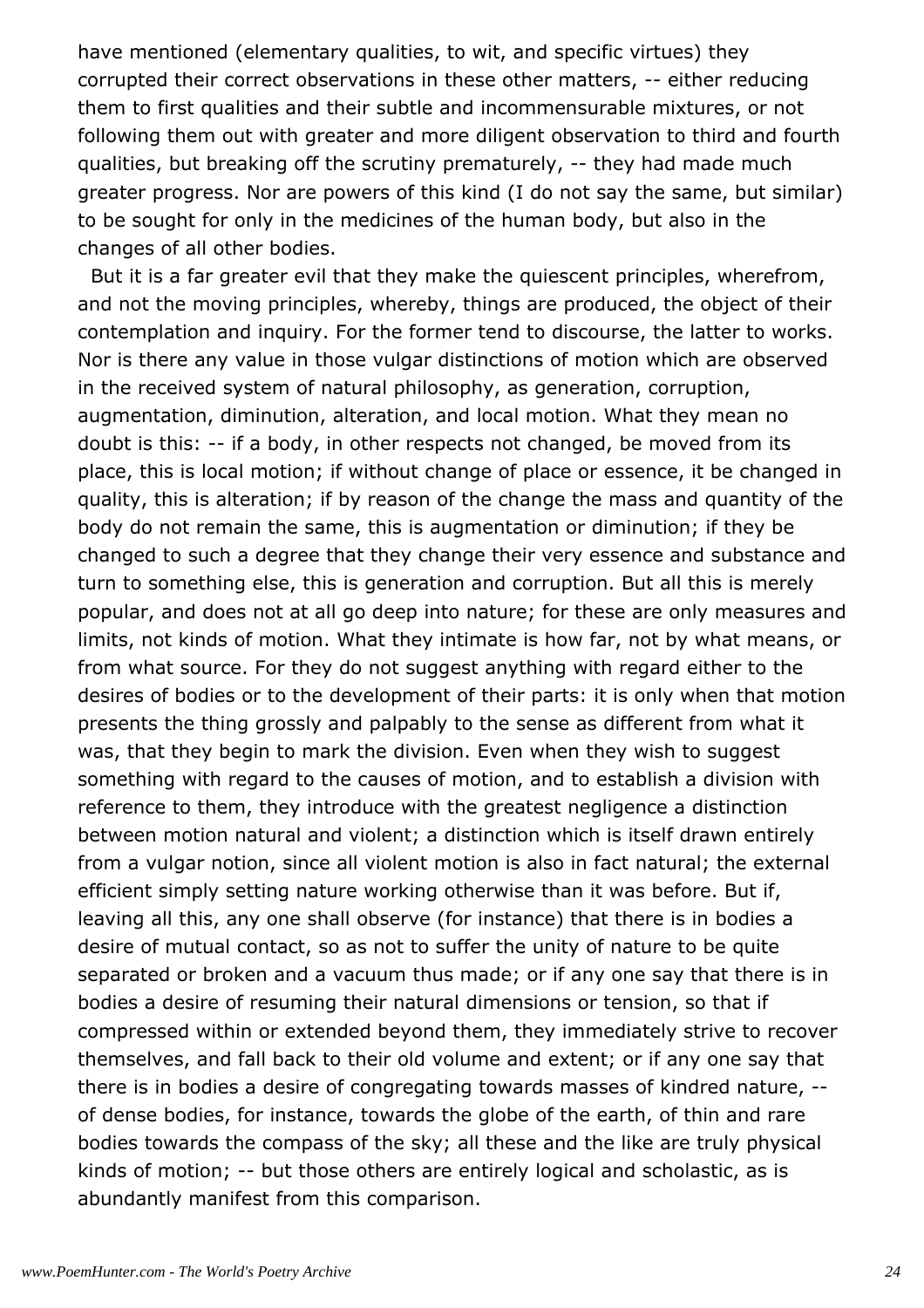Nor again is it a less evil, that in their philosophies and contemplations their labour is spent in investigating and handling the first principles of things and the highest generalities of nature; whereas utility and the means of working result entirely from things intermediate. Hence it is that men cease not from abstracting nature till they come to potential and uninformed matter, nor on the other hand from dissecting nature till they reach the atom; things which, even if true, can do but little for the welfare of mankind.

#### LXVII.

 A caution must also be given to the understanding against the intemperance which systems of philosophy manifest in giving or withholding assent; because intemperance of this kind seems to establish Idols and in some sort to perpetuate them, leaving no way open to reach and dislodge them.

 This excess is of two kinds: the first being manifest in those who are ready in deciding, and render sciences dogmatic and magisterial; the other in those who deny that we can know anything, and so introduce a wandering kind of inquiry that leads to nothing; of which kinds the former subdues, the latter weakens the understanding. For the philosophy of Aristotle, after having by hostile confutations destroyed all the rest (as the Ottomans serve their brothers), has laid down the law on all points; which done, he proceeds himself to raise new questions of his own suggestion, and dispose of them likewise; so that nothing may remain that is not certain and decided: a practice which holds and is in use among his successors.

 The school of Plato, on the other hand, introduced Acatalepsia, at first in jest and irony, and in disdain of the older sophists, Protagoras, Hippias, and the rest, who were of nothing else so much ashamed as of seeming to doubt about anything. But the New Academy made a dogma of it, and held it as a tenet. And though their's is a fairer seeming way than arbitrary decisions; since they say that they by no means destroy all investigation, like Pyrrho and his Refrainers, but allow of some things to be followed as probable, though of none to be maintained as true; yet still when the human mind has once despaired of finding truth, its interest in all things grows fainter; and the result is that men turn aside to pleasant disputations and discourses and roam as it were from object to object, rather than keep on a course of severe inquisition. But, as I said at the beginning and am ever urging, the human senses and understanding, weak as they are, are not to be deprived of their authority, but to be supplied with helps.

#### LXVIII.

 So much concerning the several classes of Idols, and their equipage: all of which must be renounced and put away with a fixed and solemn determination,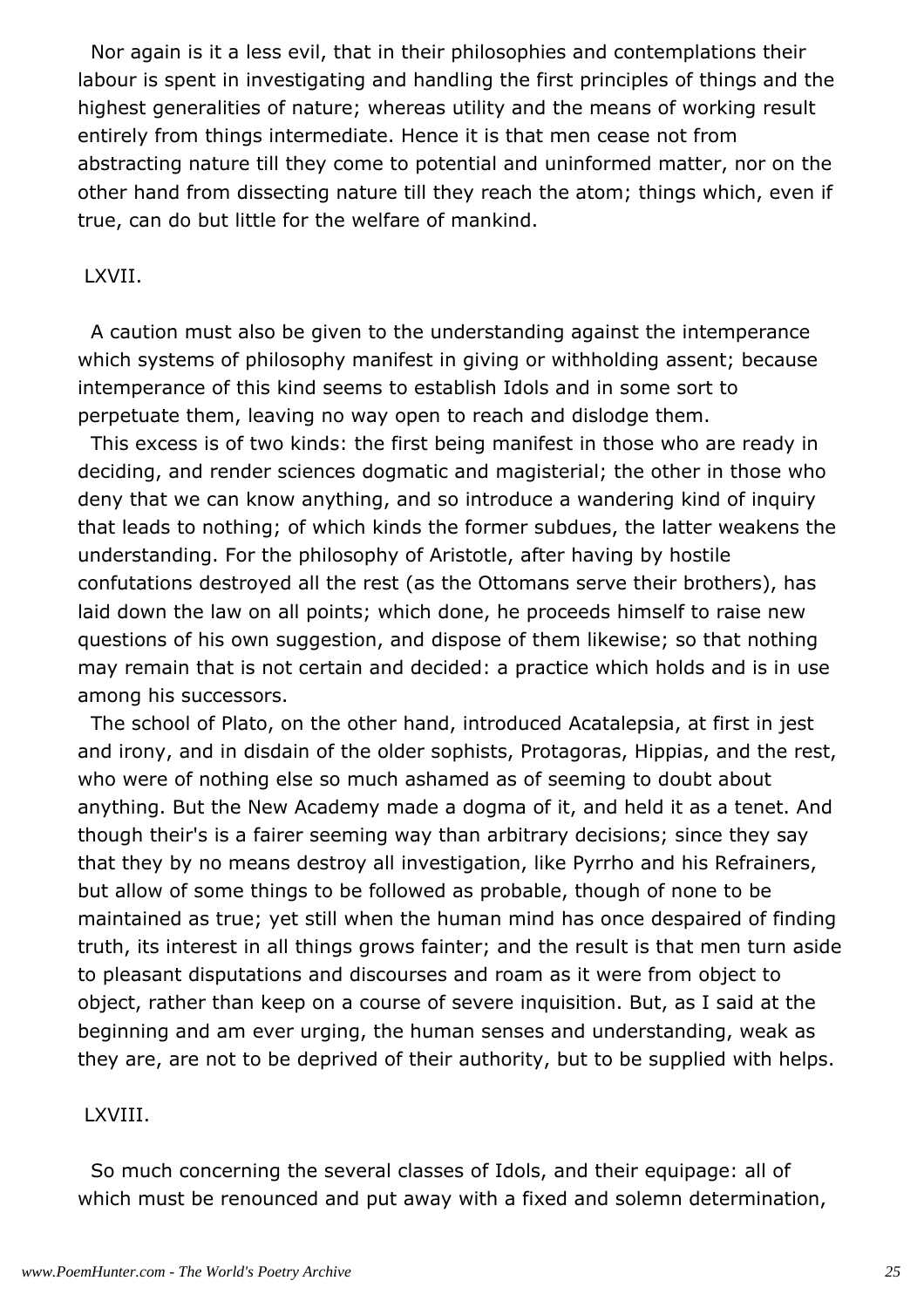and the understanding thoroughly freed and cleansed; the entrance into the kingdom of man, founded on the sciences, being not much other than the entrance into the kingdom of heaven, whereinto none may enter except as a little child.